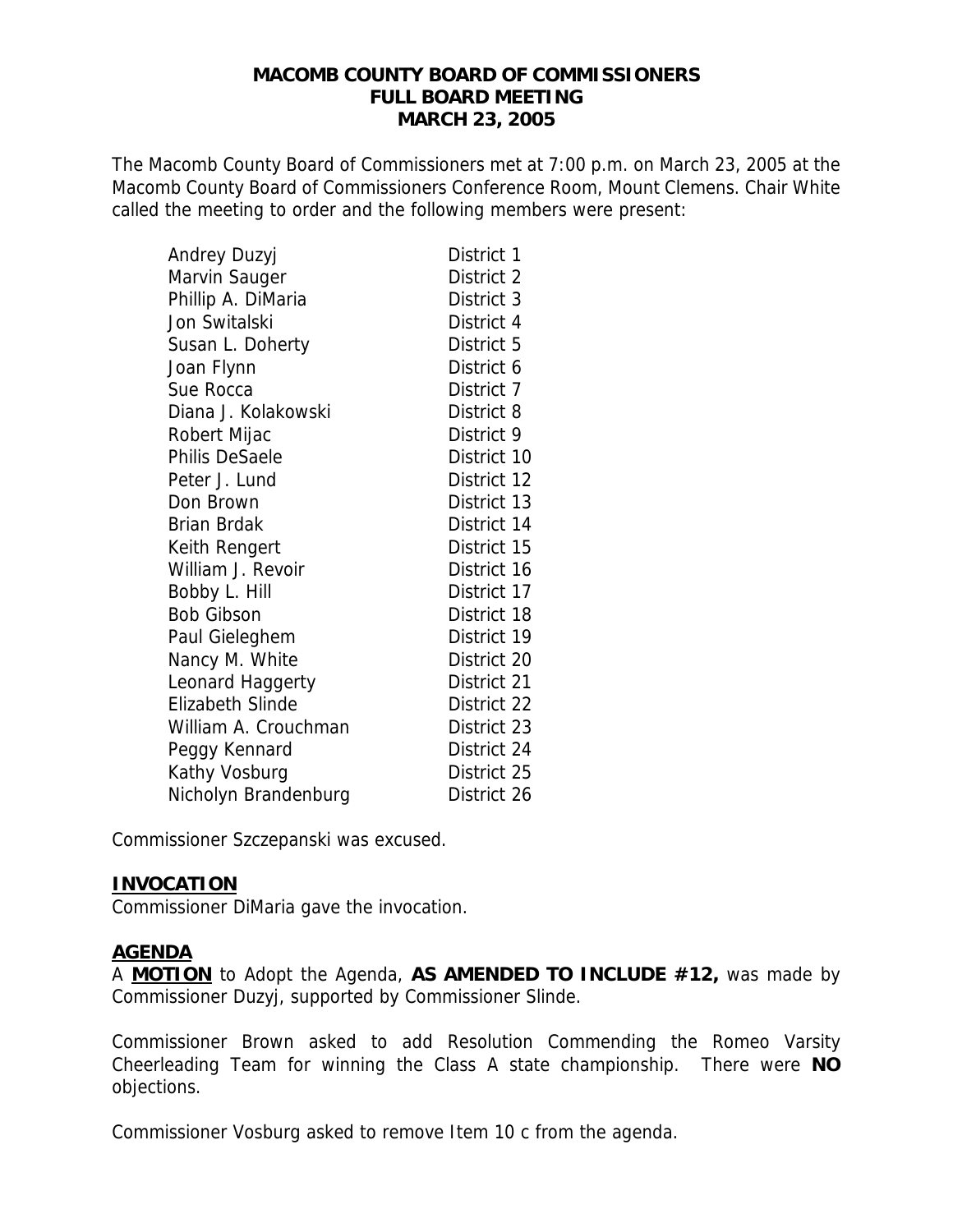George Brumbaugh, Corporation Counsel, indicated nothing in Roberts Rules to allow removal of an item from the agenda.

A **MOTION TO AMEND THE AGENDA** to add as Item 12 a, MOTION to direct the Ad Hoc Committee for the JJC Director Position to conclude its task within 30 days and make a final recommendation of a candidate, was made by Commissioner Hill, supported by Commissioner Flynn.

Discussion ensued.

# **THE MOTION TO AMEND THE AGENDA CARRIED.**

# **THE AGENDA AS AMENDED CARRIED.**

A **MOTION** to approve the minutes dated February 10, 2005 was made by Commissioner Brandenburg, supported by Commissioner Revoir, and the **MOTION CARRIED**.

#### **PRESENTATION**

Commissioner Duzyj presented Mr. Bohdan Fedorak, Consulate of Ukraine in Michigan, a Resolution Congratulating the People of Ukraine in their election of President Victor Yushchenko.

Commissioner's Slinde and Haggerty presented Resolution Commending Youil "Louie" Ishmail for His Generosity in donating Luncheon for Fallen Marine.

#### **PUBLIC PARTICIPATION**

#### **Robert Whitehead, 12338 Craven, Shelby Township**

Withdrew his application for the position of Director at the Juvenile Justice Center. He thanked the board for appointing him Interim Director and for the beautiful new facility. Asked the board to recognize the staff and what a terrific job they are doing.

#### **Pastor D.L. Bradley, 22645 Quinn Road, Clinton Township**

Indicated the board should be able to make their decision for Director position at the Juvenile Justice Center from the final three applicants and feels the final three are the cream of the crop.

#### **Gregory Murray, 20 ½ Eldredge Street, Mt. Clemens**

Spoke regarding the Director position at the Juvenile Justice Center. He also expressed his feeling regarding the request for waiver of the qualifications for that position.

#### **Andrea Gowel, Macomb Township**

Spoke on behalf of the Social Security resolution on the agenda. Feels it should not be on this boards agenda because it is a national issue.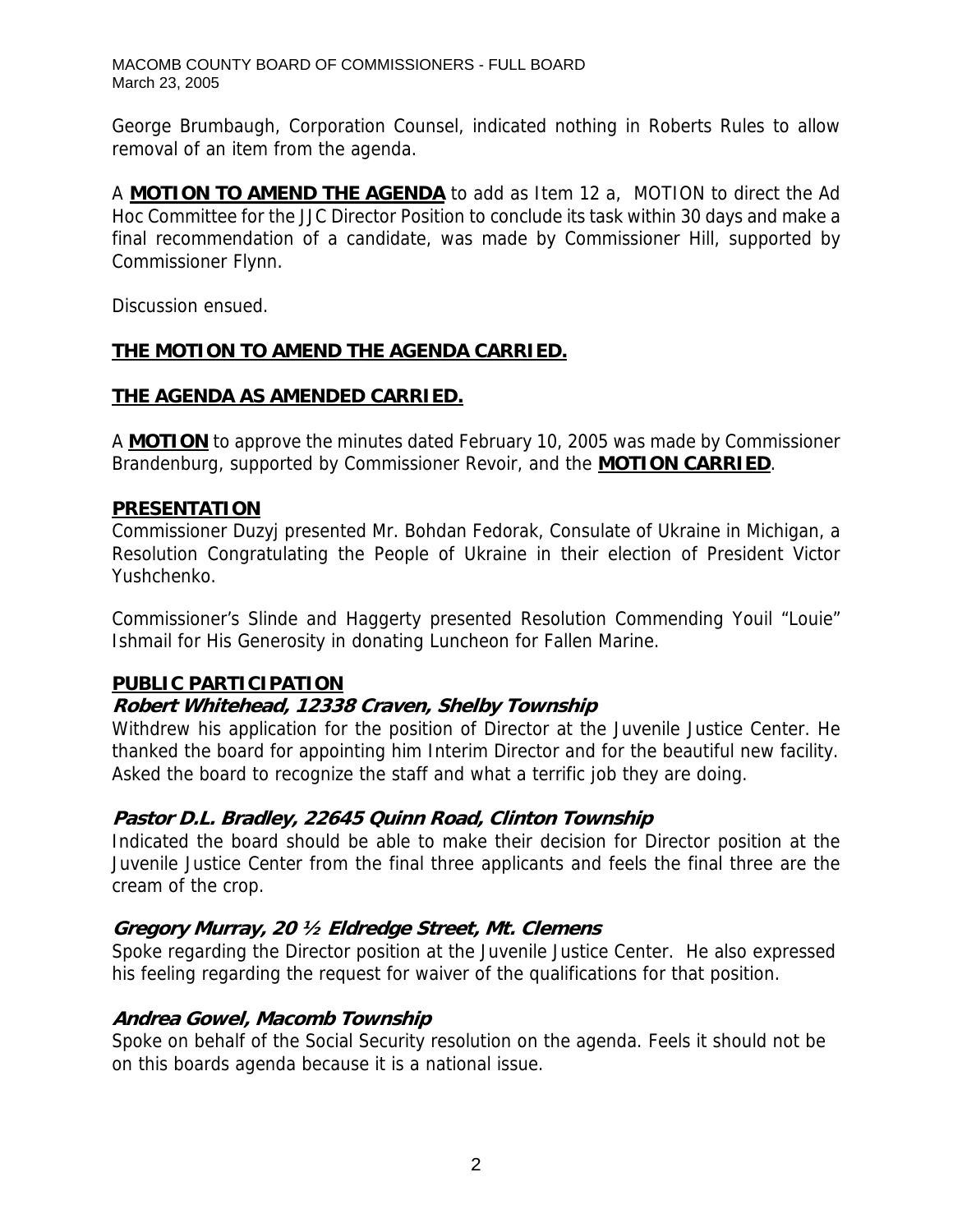# **Kenneth Decook, 80575 Holmes, Armada, Executive on the Macomb County Farm Bureau**

Welcomed the new commissioners to the board. Thanked the Planning Department and MSU Extension for the booklet on Farm Policies. Explained what the Macomb County Farm Bureau does and indicated it is a family oriented group.

# **Marty Clauw, 79223 Brown Road, Romeo**

Indicated he lives on the worst corner in Macomb County. In the last nine years, 450 cars have ended up in his ditch. Very upset with the Road Commission as well as the board of commissioners. Promises he will do whatever it takes to have this road fixed before somebody dies.

# **Donald Lobsinger, St. Clair Shores**

# **Kolter, Sterling Heights**

Both spoke about their feelings that there is no need for an ombudsman in Macomb County.

# **Bob Brandenburg, 17396 Delaware, Macomb Township**

Spoke on the Finance Committee report, Motion #1. Feels business people do not read a Kiosk at airports and there are much better ways to promote business in Macomb County.

# **Ruthie Stevenson, 69 Beyne Street, Mt. Clemens, President of the Macomb County NAACP**

Rebutted comments made by a prior speaker on the accounts of what happened at a Mt. Clemens City Commission meeting.

#### **. Commissioner Haggerty took a moment to wish Commissioner Switalski a Happy Birthday**

# **COMMITTEE REPORTS SENIOR CITIZENS COMMITTEE – March 14, 2005**

The Clerk read the recommendation from the Senior Citizens Committee and a **MOTION** was made by Chairperson Gibson, supported by Vice-Chairperson Rocca, to adopt the committee recommendation.

1. ACCEPT THE SPECIALIZED SERVICES OPERATING ASSISTANCE PROGRAM THIRD-PARTY CONTRACT BETWEEN SUBURBAN MOBILITY AUTHORITY FOR REGIONAL TRANSPORTATION (SMART) AND THE MACOMB COUNTY DEPARTMENT OF SENIOR CITIZEN SERVICES ADULT DAY SERVICES IN THE AMOUNT OF \$4,929.

# **THE MOTION CARRIED.**

# **COMMUNITY SERVICES COMMITTEE – March 14, 2005**

The Clerk read the recommendation from the Community Services Committee and a **MOTION** was made by Chairperson Doherty, supported by Vice-Chairperson DeSaele, to adopt the committee recommendation.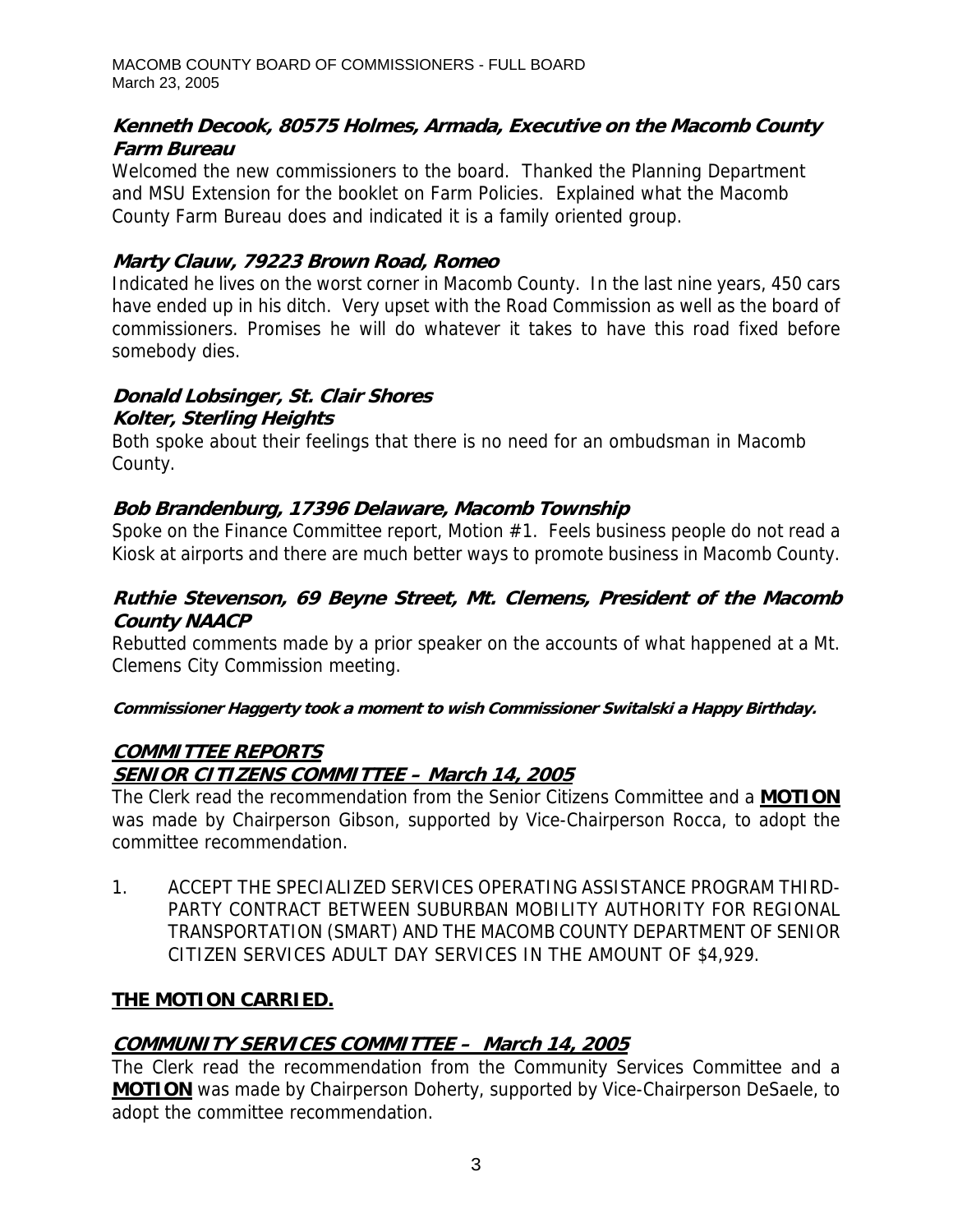1. AUTHORIZE MSU EXTENSION TO ACCEPT AN ADDITIONAL \$12,500 FROM THE COMMUNITY AND LOCAL SCHOOLS TO SUPPORT THE GREAT LAKES EDUCATION PROGRAM FOR THE 2005 SCHOOL YEAR.

#### **THE MOTION CARRIED.**

# **PLANNING AND ECONOMIC DEVELOPMENT COMMITTEE – March 15, 2005**

The Clerk read the recommendations from the Planning and Economic Development Committee and a **MOTION** was made by Chairperson Vosburg, supported by Vice-Chair Duzyj, to adopt the committee recommendations.

- 1. ADOPT THE AMENDMENTS TO THE COUNTY'S CDBG AND HOME HOUSING REHABILITATION PROGRAM MANUAL.
- 2. AUTHORIZE THE ISSUANCE OF A REQUEST FOR PROPOSALS (RFP) FOR A FINANCIAL FEASIBILITY STUDY OF THE ROMEO STATE AIRPORT.

#### **THE MOTION CARRIED.**

#### **OPERATIONAL SERVICES COMMITTEE – March 15, 2005**

The Clerk read the recommendations from the Operational Services Committee and a **MOTION** was made by Chairperson Hill, supported by Vice-Chairperson Kennard, to adopt the committee recommendations.

Commissioner Brandenburg asked her **NO** vote be recorded on Motion #3 and for separation of Motion #8. There were **NO** objections.

A vote was taken on the following:

1. AUTHORIZE PAYMENT FOR THE WORK PERFORMED AS FOLLOWS:

| COUNTY BUILDING<br>INTERIOR RENOVATIONS  | EDMUND LONDON & ASSOC.  | \$41,129.58 |
|------------------------------------------|-------------------------|-------------|
| MARTHA T. BERRY<br><b>CENTER</b>         | ELLISDON MICHIGAN, INC. | 151,762.53  |
| <b>JUVENILE JUSTICE</b><br><b>CENTER</b> | PROJECT CONTROL SYSTEMS | 456,315,75  |
| <b>JUVENILE JUSTICE</b><br><b>CENTER</b> | WAKELY ASSOCIATES. INC. | 6.087.77    |

FURTHER, FUNDS ARE AVAILABLE IN THE CAPITAL BUDGET.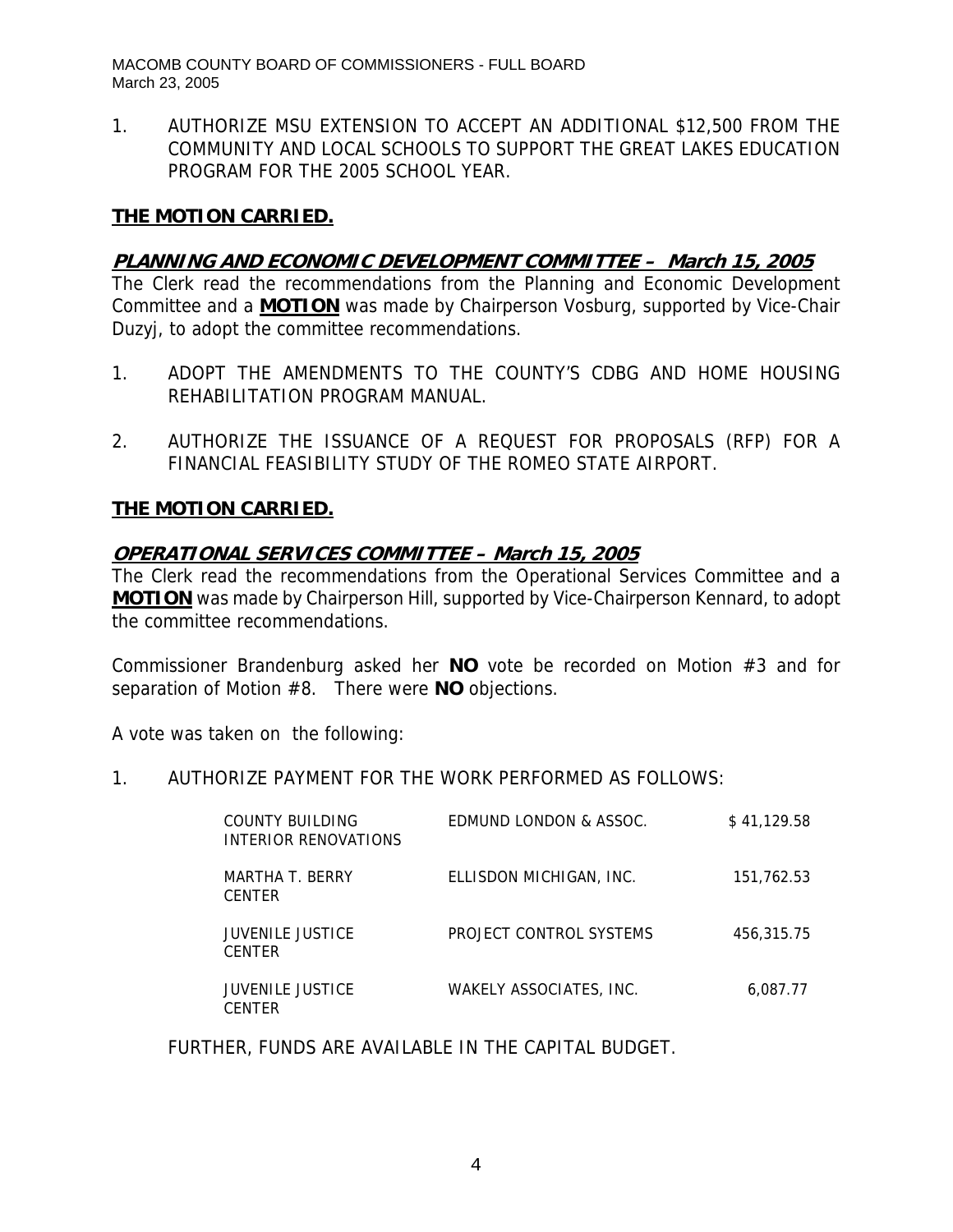2. APPROVE THE FOLLOWING CHANGE ORDERS:

CHANGE ORDER NO. 8 IN THE AMOUNT OF \$38,287.66 AS PRESENTED BY THE ARCHITECT, WAKELY ASSOCIATES, INC., FOR THE JUVENILE JUSTICE CENTER; FUNDS ARE AVAILABLE IN THE CONSTRUCTION CONTINGENCY; AND

CHANGE ORDER NO. 10 IN THE AMOUNT OF \$66,905.00 AS RECOMMENDED BY THE ARCHITECT, EDMUND LONDON & ASSOCIATES, INC., FOR MARTHA T. BERRY MEDICAL CARE FACILITY; FUNDS ARE AVAILABLE IN THE CAPITAL BUDGET.

- 3. APPROVE THE PURCHASE OF AUDIO VISUAL EQUIPMENT FOR THE BOARD OF COMMISSIONERS BOARD ROOM, IN THE AMOUNT OF \$17,247.09, AS RECOMMENDED BY THE PLANNING & ECONOMIC DEVELOPMENT DEPARTMENT GIS & GRAPHIC SERVICES MANAGER; FUNDS ARE AVAILABLE IN THE COUNTY CAPITAL PROJECTS FUND.
- 4. AUTHORIZE THE BOARD CHAIR TO SIGN THE MACOMB ORCHARD TRAIL COMMISSION LICENSE AGREEMENT WITH TRAILSIDE L.L.C.
- 5. AUTHORIZE THE BOARD CHAIR TO SIGN THE MACOMB ORCHARD TRAIL COMMISSION LICENSE WITH WASHINGTON TOWNSHIP.
- 6. CONCUR WITH THE PURCHASING MANAGER AND APPROVE THE FOLLOWING COPIER PURCHASES:

ONE IR-5000 DIGITAL COPY SYSTEM FOR THE PROSECUTING ATTORNEY COOPERATIVE REIMBURSEMENT FEDERAL DIVISION FROM OUR CONTRACTED VENDOR, IKON OFFICE SOLUTIONS, WITH STATE OF MICHIGAN PRICING OF \$10,026.00; FUNDS ARE AVAILABLE FROM THE 2005 CONVENIENCE COPIER FUND; AND

ONE IR-5000 DIGITAL COPY SYSTEM FOR THE SHERIFF'S DEPARTMENT FROM OUR CONTRACTED VENDOR, IKON OFFICE SOLUTIONS, WITH STATE OF MICHIGAN PRICING OF \$10,026.00; FUNDS ARE AVAILABLE FROM THE 2005 CONVENIENCE COPIER FUND.

7. CONCUR WITH THE FLEET MANAGER AND APPROVE THE FOLLOWING VEHICLE PURCHASES:

> ONE 2005 FORD TAURUS SE 4-DOOR SEDAN FOR THE PROSECUTING ATTORNEY TO THE LOWEST RESPONSIBLE BIDDER, SIGNATURE FORD, PERRY, MICHIGAN, IN THE AMOUNT OF \$12,258;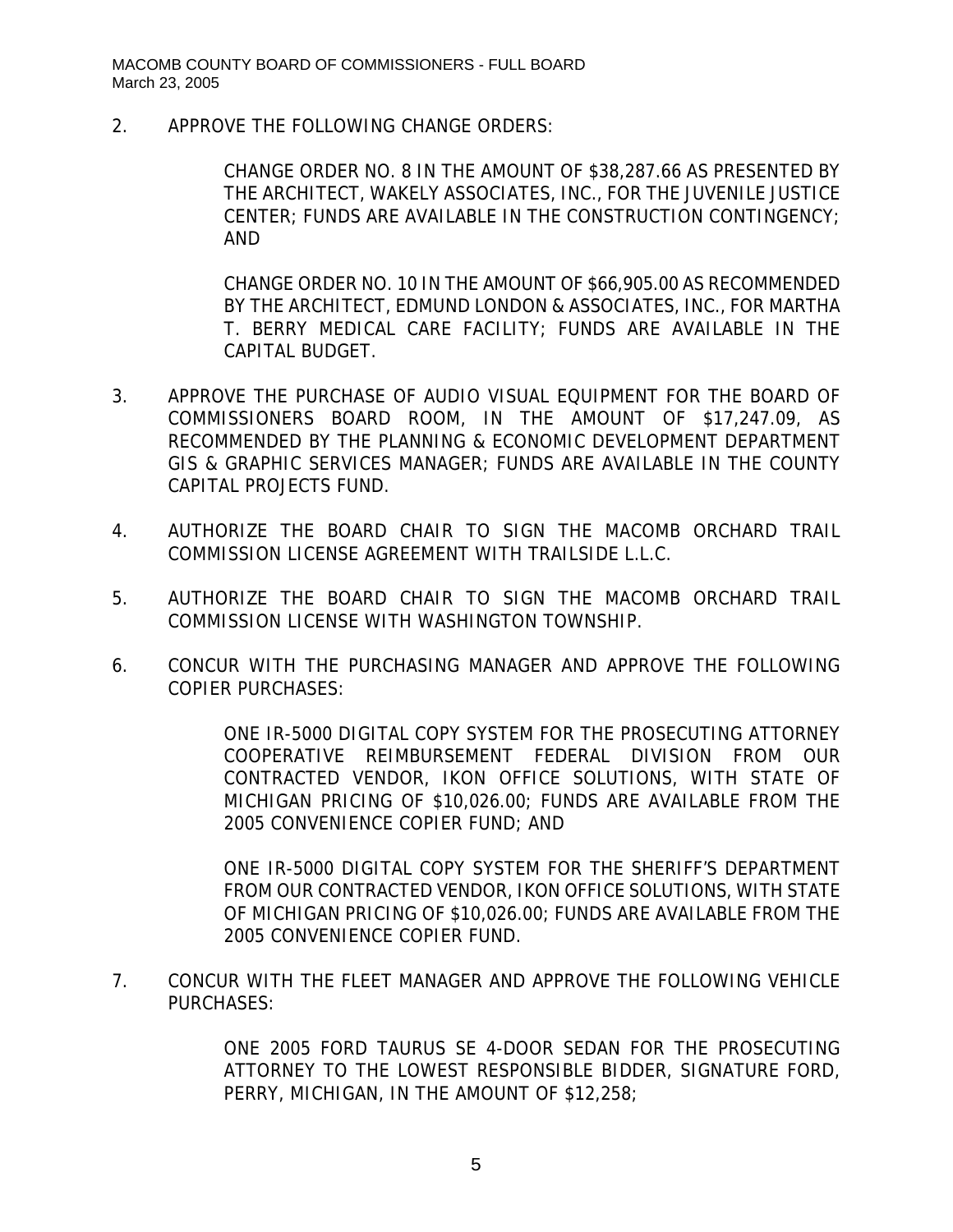TWO 2005 FORD TAURUS SE 4-DOOR SEDANS FOR THE SHERIFF'S DEPARTMENT TO THE LOWEST RESPONSIBLE BIDDER, SIGNATURE FORD, PERRY, MICHIGAN, IN THE AMOUNT OF \$24,516; AND

SIX 2005 FORD CROWN VICTORIA POLICE INTERCEPTORS FOR THE SHERIFF'S DEPARTMENT TO THE LOWEST RESPONSIBLE BIDDER, SIGNATURE FORD, PERRY, MICHIGAN, IN THE AMOUNT OF \$117,090.

FURTHER, FUNDS ARE AVAILABLE FROM THE 2005 VEHICLE ACCOUNT.

# **THE MOTION CARRIED.**

# **SEPARATED MOTION**

8. AUTHORIZE FACILITIES AND OPERATIONS AND FINANCE DEPARTMENTS TO DEVELOP RECOMMENDATIONS ON A DOWNTOWN PARKING PLAN (INCLUDING CLEMENS CENTER, PARKING STRUCTURE, ADMINISTRATION BUILDING AND PROJECTED BELL FORKLIFT AND MUFFLER BUILDINGS); FURTHER, TO AUTHORIZE THEM TO OBTAIN REQUEST FOR PROPOSALS FOR A PARKING CONSULTANT IF THEY FEEL IT IS NECESSARY.

Commissioner Brandenburg feels the architect that built the Administration Building should give a opinion on parking. Would like six parking spots designed for **police vehicles only** that are at the Administration Building to obtain warrants issued from the Prosecutors Office.

**THE MOTION CARRIED,** with Commissioner Brandenburg voting **NO**.

# **JUSTICE AND PUBLIC SAFETY COMMITTEE – March 16, 2005**

The Clerk read the recommendations from the Justice and Public Safety Committee and a **MOTION** was made by Chairperson Rengert, supported by Vice-Chairperson Brdak, to adopt the committee recommendations.

- 1. AUTHORIZE THE DIRECTOR OF EMERGENCY MANAGEMENT AND COMMUNICATIONS TO COORDINATE AND DISTRIBUTE RADIOS ON BEHALF OF THE COUNTY AS SUBGRANTEE UNDER THE CITY OF WARREN COPS INTEROPERABILITY COMMUNICATIONS TECHNOLOGY FY 2004 PROGRAM.
- 2. AUTHORIZE THE FILING OF THE BYRNE MEMORIAL GRANT IN THE AMOUNT OF \$100,000.00 FOR THE PURPOSE OF JUVENILE DRUG COURT OPERATIONS WITH THE 50% CASH MATCH PROVIDED BY THE STATE COURT ADMINISTRATIVE OFFICE GRANT.
- 3. APPROVE TO PURCHASE NINE (9) NEW SNIPER RIFLES WITH SCOPES AND ACCESSORIES FOR USE BY THE MACOMB COUNTY SWAT TEAM. THE COST OF THE RIFLES WILL BE PAID FOR FROM FORFEITURE FUNDS THAT ARE DISTRIBUTED BY COMET WITH NO COST TO THE COUNTY OF MACOMB. NINE (9)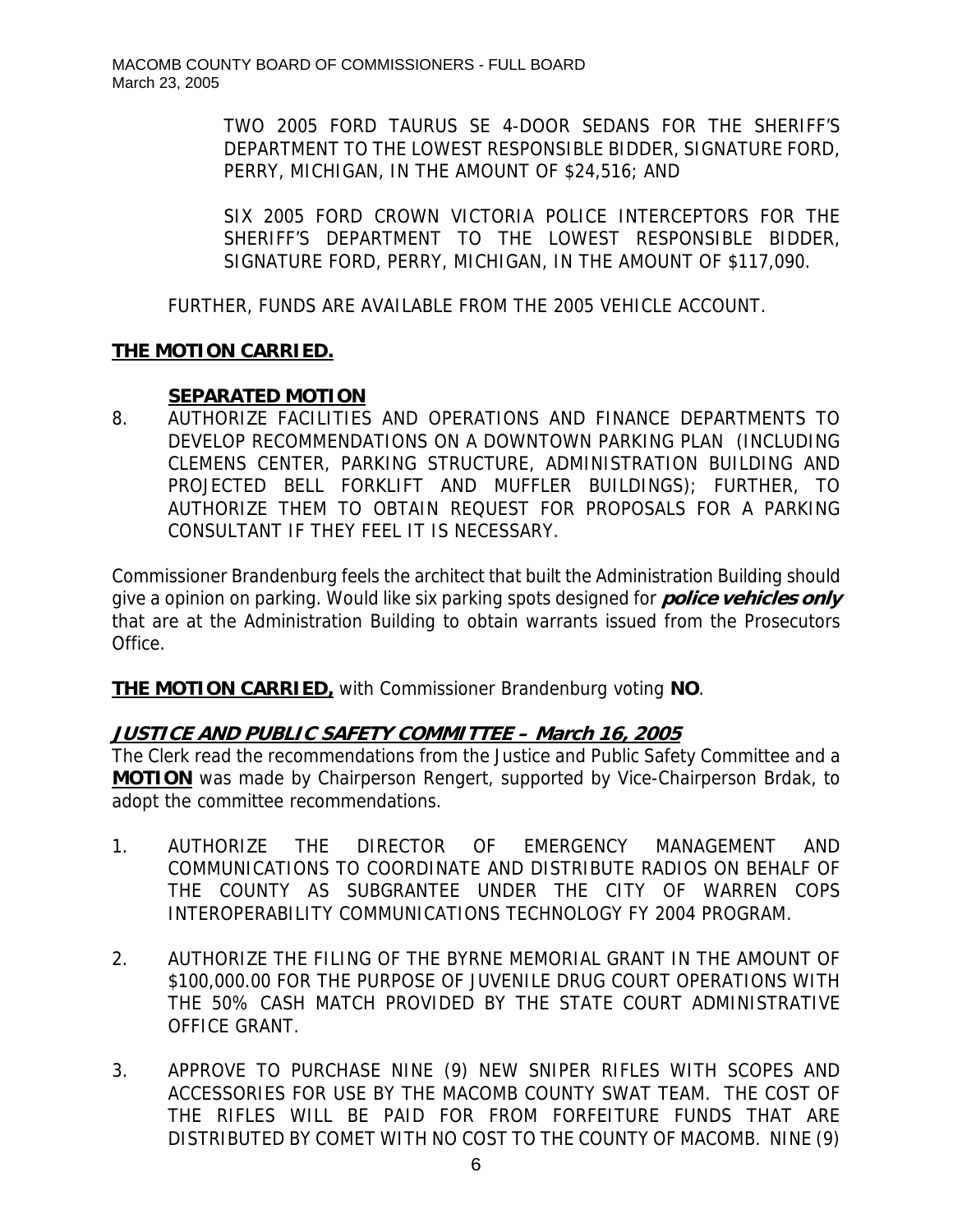SIGARMS BLASER R93-LRS2.308 WITH A NIKON TACTICAL 4-16X50 SCOPE AND ACCESSORIES AT A COST OF \$34,415.00.

# **THE MOTION CARRIED.**

# **LEGISLATIVE AND ADMINISTRATIVE SERVICES COMMITTEE – March 16, 2005**

The Clerk read the recommendations from the Legislative and Administrative Services Committee and a **MOTION** was made by Chairperson Lund, supported by Vice-Chairperson Switalski, to adopt the committee recommendations.

Commissioner Brandenburg asked her **NO** vote be recorded on Motion #2. There were **NO** objections.

1. APPROVE THE FOLLOWING MISCELLANEOUS DEPARTMENT REQUESTS:

TWO STANDARD DESKTOPS, TWO GROUPWISE LICENSES, AND TWO MICROSOFT OFFICE LICENSES FOR DISTRICT COURT PROBATION AT A COST NOT TO EXCEED \$3,040.82; FUNDING IS AVAILABLE IN THE MIS CAPITAL ACCOUNT;

TWO LAPTOP COMPUTERS, TWO MICROSOFT OFFICE LICENSES, TWO GROUPWISE LICENSES, TWO ZONE ALARM LICENSES AND TWO AD-AWARE LICENSES FOR THE EQUALIZATION DEPARTMENT AT A COST NOT TO EXCEED \$5,204.14; FUNDING IS AVAILABLE IN THE MIS CAPITAL EQUIPMENT ACCOUNT;

FIVE NEXTEL i530 PHONES AND FIVE BELT CLIPS FOR ENVIORNMENTAL HEALTH DIVISION OF THE MACOMB COUNTY HEALTH DEPARTMENT AT A ONE-TIME COST OF \$249.95 AND A MONTHLY ACCESS CHARGE OF \$77.50; FUNDING IS AVAILABLE IN THE MACOMB COUNTY HEALTH DEPARTMENT TELEPHONE BUDGET.

ONE HP DESIGNJET PRINTER FOR THE MANAGEMENT INFORMATION SERVICES DEPARTMENT AT A COST NOT TO EXCEED \$2,995.00; FUNDING IS AVAILABLE IN THE MIS CAPITAL EQUIPMENT ACCOUNT;

ONE NEXTEL i530 PHONE AND ONE BELT CLIP FOR MANAGEMENT INFORMATION SERVICES AT A ONE-TIME COST OF \$49.99 AND A MONTHLY ACCESS CHARGE OF \$15.50; FUNDING IS AVAILABLE IN THE MANAGEMENT INFORMATION SERVICES TELEPHONE BUDGET;

TWO ADOBE GRAPHIC SUITE SOFTWARE LICENSES FOR THE PLANNING AND ECONOMIC DEVELOPMENT DEPARTMENT AT A COST NOT TO EXCEED \$2,048.00; FUNDING IS AVAILABLE IN THE PLANNING-SPEC/MAPS/PUBLICATIONS-DATA PROCESSING ACCOUNT;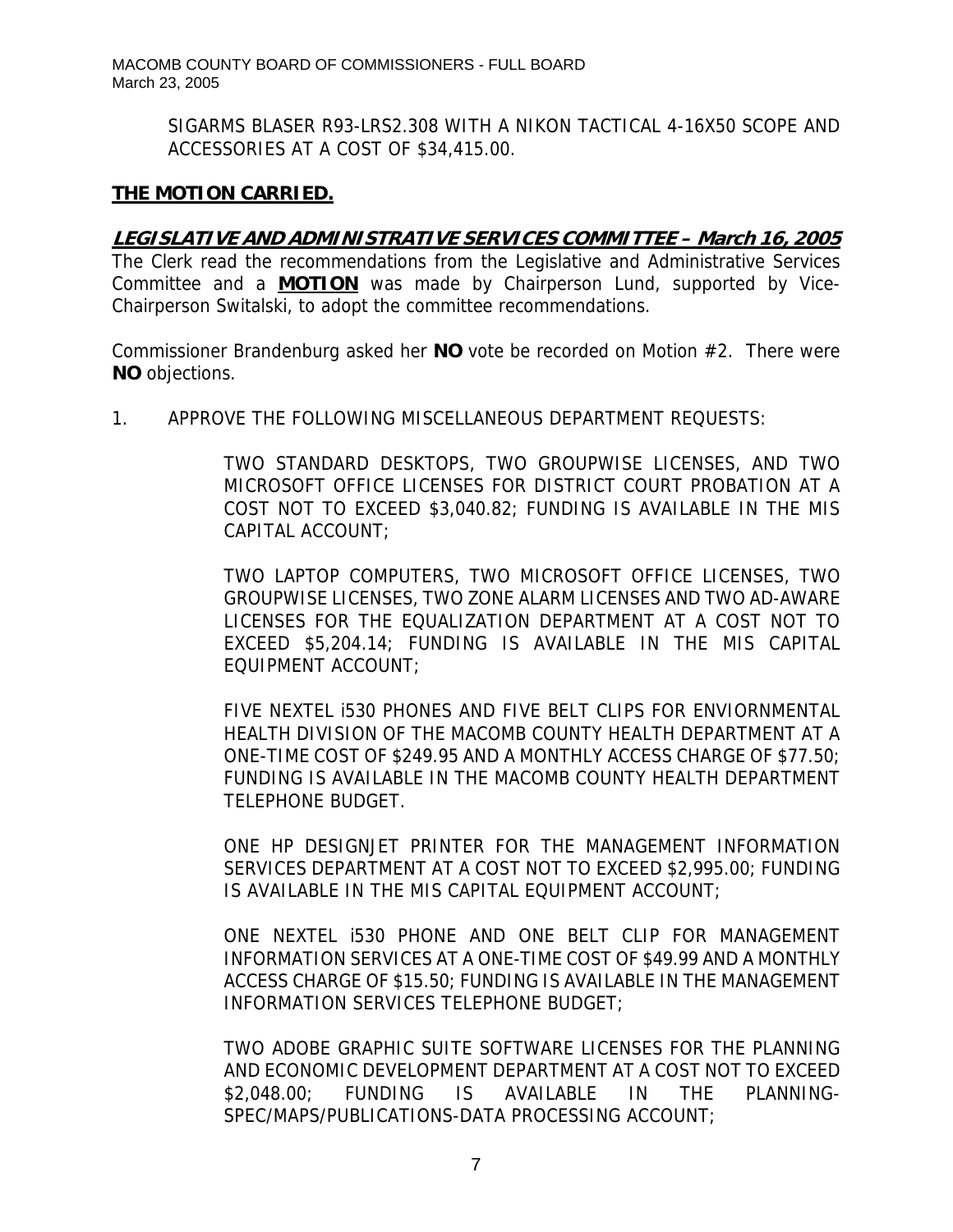ONE STANDARD DESKTOP, ONE MICROSOFT OFFICE AND ONE GROUPWISE LICENSE FOR THE PURCHASING DEPARTMENT AT A COST NOT TO EXCEED \$1,520.41; FUNDING IS AVAILABLE IN THE MIS CAPITAL EQUIPMENT ACCOUNT;

TWO FLAT SCREEN MONITORS AND ONE LASERJET PRINTER FOR THE SHERIFF'S DEPARTMENT AT A COST NOT TO EXCEED \$3,776.72; FUNDING IS AVAILABLE IN THE MIS CAPITAL ACCOUNT;

FIVE INSPIRON LAPTOPS, 25 ANTI-VIRUS LICENSES, 10 MS WinXP PRO AND 10 MS OFFICE PRO FOR THE SHERIFF'S DEPARTMENT – MACE DIVISION AT A COST NOT TO EXCEED \$24,902.05; FUNDING IS AVAILABLE IN THE MIS CAPITAL EQUIPMENT ACCOUNT.

ONE NEXTEL i325 PHONE AND ONE BELT CLIP FOR THE MACOMB COUNTY SHERIFF'S DEPARTMENT MACE UNIT AT A ONE-TIME COST OF \$269.99 AND A MONTLY ACCESS CHARGE OF \$34.79; FUNDING IS AVAILABLE IN THE SHERIFF'S DEPARTMENT TELEPHONE BUDGET; AND

FOUR NEXTEL i530 PHONES AND OUR BELT CLIPS FOR THE MACOMB COUNTY SHERIFF'S DEPARTMENT AT A ONE-TIME COST OF \$199.96 AND A MONTLY ACCESS CHARGE OF \$62.00; FUNDING IS AVAILABLE IN THE SHERIFF'S DEPARTMENT CORRECTIONS OFFICERS' TRAINING FUND.

2. CONCUR WITH THE MANAGEMENT INFORMATION SERVICES DIRECTOR AND AWARD BID 37-04 TO NEXTEL, AS DETAILED IN CORRESPONDENCE FROM MIS DIRECTOR.

# **THE MOTION CARRIED**.

# **HEALTH SERVICES COMMITTEE – March 17, 2005**

The Clerk read the recommendations from the Health Services Committee and a **MOTION** was made by Chairperson Gieleghem, supported by Vice-Chairperson Brown, to adopt the committee recommendations.

- 1. REQUEST THE U.S. ENVIRONMENTAL PROTECTION AGENCY AND THE MICHIGAN DEPARTMENT OF ENVIRONMENTAL QUALITY TO ASSUME RESPONSIBILITY FOR FURTHER INVESTIGATION REGARDING PCB'S IN ST. CLAIR SHORES AND FOR THE REMEDIATION OF CONTAMINATION.
- 2. APPROVE ISSUANCE OF AN RFP FOR LAKE ST. CLAIR WATER AND SEDIMENT ANALYSIS SERVICES IN PARTIAL FULFILLMENT OF THE COUNTY'S GRANT FROM THE MICHIGAN DEPARTMENT OF ENVIRONMENTAL QUALITY FOR THE LAKE ST. CLAIR REGIONAL MONITORING PROJECT.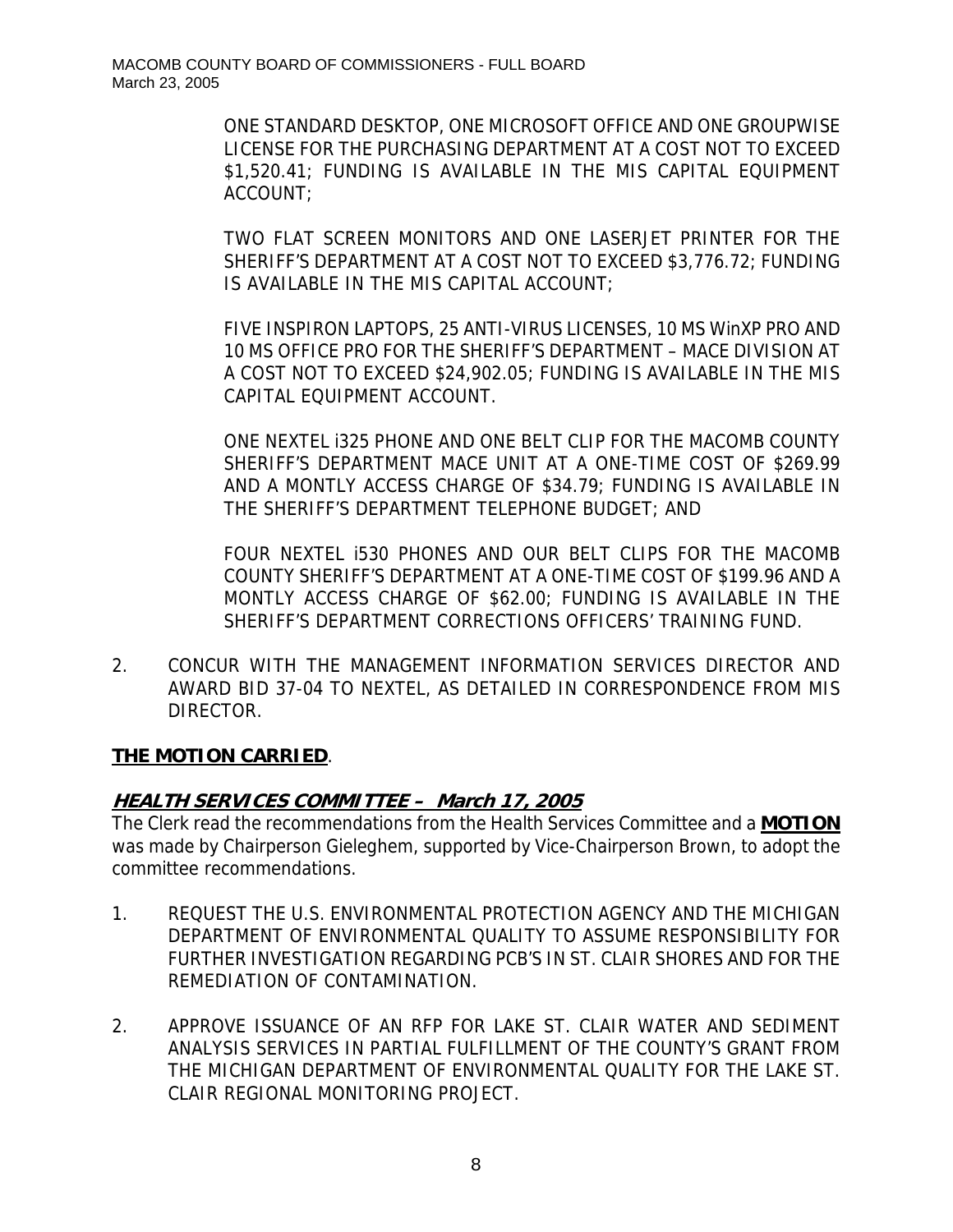3. APPROVE CHANGE ORDER #1 IN THE AMOUNT OF \$28,500 IN THE COUNTY'S AGREEMENT WITH ENVIRONMENTAL CONSULTING AND TECHNOLOGY, INC., FOR WATER SAMPLING AND ANALYSIS SERVICES.

# **THE MOTION CARRIED.**

# **PERSONNEL COMMITTEE – March 21, 2005**

The Clerk read the recommendations from the Personnel Committee and a **MOTION** was made by Chairperson Mijac, supported by Vice-Chairperson Crouchman, to adopt the committee recommendations.

- 1. RECONFIRM THE FOLLOWING VACANCIES:
	- 1. (1) PROGRAM SUPERVISOR COMMUNITY MENTAL HEALTH
	-
	- 3. (1) ANIMAL CONTROL OFFICER HEALTH
	-
	-
	- 6. (1) FAMILY SERVICES
	-
	- 8. (1) COURT ANALYST PROBATE COURT
	- 9. (1) MICROFILM OPERATOR CLERK PURCHASING
	-

2. (1) TYPIST CLERK III COMMUNITY MENTAL HEALTH 4. (1) CUSTODIAN I/II FACILITIES & OPERATIONS 5. (1) BUS DRIVER MACOMB COUNTY COMMUNITY SERVICES AGENCY

 COORDINATOR MACOMB COUNTY COMMUNITY SERVICES AGENCY 7. (1) TEACHER III MACOMB COUNTY COMMUNITY SERVICES AGENCY

10. (1) DIRECTOR RISK MANAGEMENT & SAFETY

2. CONCUR IN THE RECOMMENDATION OF CORPORATION COUNSEL REGARDING THE CASE OF McFARLAND V MACOMB COUNTY, ET AL.

# **THE MOTION CARRIED**.

# **BUDGET COMMITTEE – March 22, 2005**

The Clerk read the recommendations from the Budget Committee and a **MOTION** was made by Chairperson Kolakowski, supported by Vice-Chairperson Revoir, to adopt the committee recommendations.

Commissioner Brandenburg asked to separate Motion #1 and to record her **NO** vote on the West Nile Virus Community Assistance Fund. There were **NO** objections.

Commissioner Revoir asked a **NO** vote be recorded on Motion #1. There were **NO** objections.

Commissioner Mijac asked to separate Motion #4. There were **NO** objections.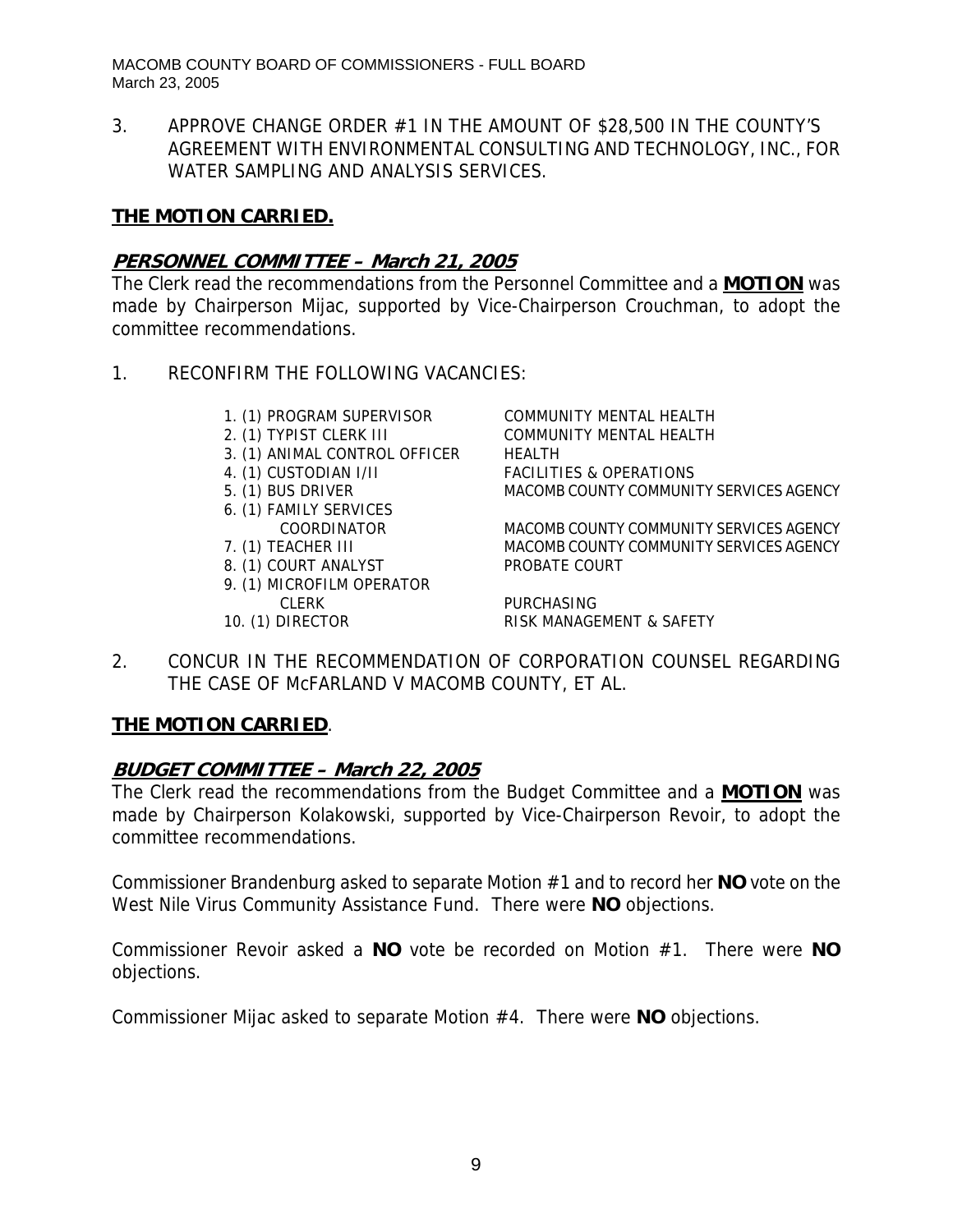A vote was taken on the following:

#### 2. APPROVE THE FOLLOWING:

AUTHORIZE THE FILING OF THE  $4^{TH}$  year of the byrne memorial GRANT APPLICATION TO CONTINUE THE CIRCUIT COURT-JUVENILE DIVISION AND CHILD ADVOCACY CENTER (CARE HOUSE) PROGRAM TO TREAT JUVENILE SEX OFFENDERS. FEDERAL FUNDS REQUESTED ARE \$273,120.00 WHICH REQUIRES A 60% CASH MATCH OF \$163,872.00. FUNDING IS AVAILABLE IN THE 2005 BUDGET;

AUTHORIZE THE CIRCUIT COURT TO FILE GRANT APPLICATIONS FOR BYRNE MEMORIAL AND STATE OF MICHIGAN ADULT FELONY DRUG COURT GRANTS, TO AUTHORIZE FEDERAL BYRNE MEMORIAL MATCHING FUNDS OF \$175,000.00 AND STATE MATCHING FUNDS OF \$2,500.00 FOR THE GRANT YEAR OF OCTOBER 1, 2005 THROUGH SEPTEMBER 30, 2006. FUNDING IS AVAILABLE IN THE 2005 BUDGET;

AUTHORIZE THE SHERIFF'S DEPARTMENT TO APPLY FOR THE EDWARD BYRNE MEMORIAL JUSTICE ASSISTANCE GRANT (JAG). \$219,000.00 WAS ALLOCATED TO LOCAL DEPARTMENTS. AUTHORIZE THE COUNTY TO ACT AS FIDUCIARY FOR THESE FUNDS AND ENTER INTO A MEMORANDUM OF UNDERSTANDING REGARDING SAME. THIS WILL BE AT NO COST TO THE COUNTY. THE SHERIFF'S DEPARTMENT WILL UTILIZE \$14,800.00 FOR THE DUAL DIAGNOSIS PROGRAM, \$5,000.00 FOR CIVILIAN RESERVES, AND \$35,000.00 TO PURCHASE IN-CAR CAMERAS, PREP RADIOS AND ASSOCIATED TECHNOLOGY FOR OFFICER SAFETY;

APPROVE THE RECOMMENDATION OF THE WIRELESS 911 OVERSIGHT COMMITTEE TO DISTRIBUTE \$758,931.43 TO THE PUBLIC SAFETY ANSWERING POINTS THROUGHOUT THE COUNTY. WIRELESS MONEY IS DISTRIBUTED TO THE COUNTY FROM THE WIRELESS TELEPHONE SURCHARGES. NO COST TO THE COUNTY OF MACOMB;

RENEW THE HARRISON TOWNSHIP PATROL CONTRACT FOR POLICE SERVICES. CONTRACT RENEWAL TO BEGIN JANUARY 1, 2005 AND EXPIRE DECEMBER 31, 2007. BEGINNING JANUARY 1, 2006, THIS CONTRACT WILL PROVIDE FOR THE HIRING OF FOUR ADDITIONAL DEPUTY SHERIFFS. NO COST TO THE COUNTY OF MACOMB POSITIONS WILL BE CONSIDERED IN THE 2006 BUDGET PROCESS;

AUTHORIZE TO ADD ONE DEPUTY SHERIFF POSITION AND ASSIGN THAT PERSON TO THE COUNTY OF MACOMB ENFORCEMENT TEAM. THIS POSITION WOULD BE FOR TWO YEARS AT A COST OF \$185,945.79 INCLUDING WAGES AND FRINGE BENEFITS. THIS DEPUTY WOULD BE ASSIGNED TO THE NARCOTICS UNIT AND WOULD BE FUNDED BY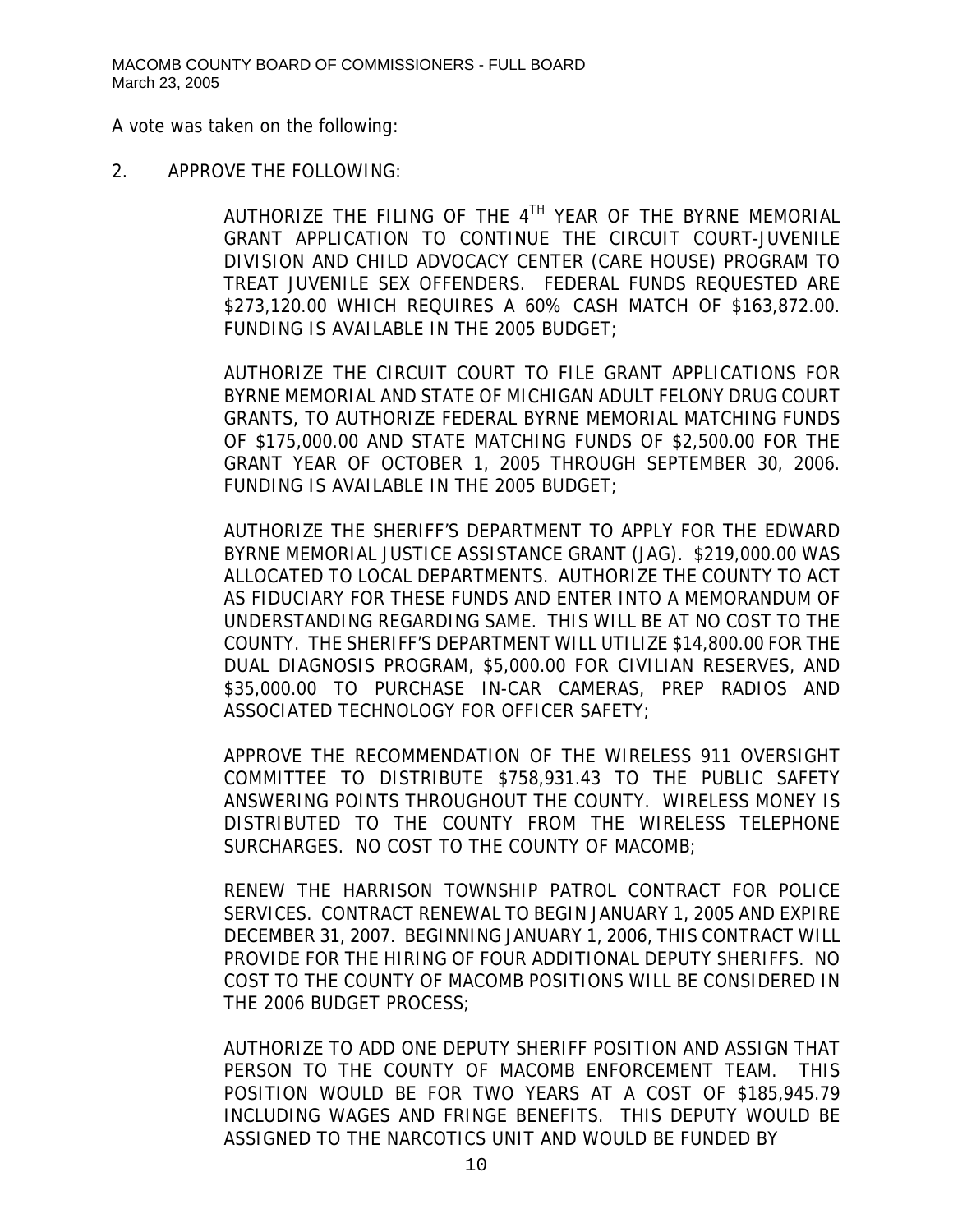FORFEITURE DOLLARS THAT ARE DISBURSED BY THE COMET BOARD OF DIRECTORS THROUGH FINANCE. THE RENEWAL OF THIS POSITION WILL DEPEND ON THE FINANCIAL STABILITY OF THE COMET FORFEITURE FUND AT NO COST TO THE COUNTY OF MACOMB.

APPROVE THE DISPATCH CONTRACT FOR THE CITY OF MOUNT CLEMENS. THIS CONTRACT PROVIDES FOR THE HIRING OF FOUR ADDITIONAL DISPATCHERS AND HAS AN EFFECTIVE DATE OF JULY 1, 2005. NO COST TO THE COUNTY OF MACOMB.

APPROVE THE PURCHASE OF TWO ALL TERRAIN VEHICLES ALONG WITH A TRAILER FOR TRANSPORT AND ASSORTED EQUIPMENT TO FACILITATE A POLICE RESPONSE TO INACCESSIBLE AREAS OF THE ORCHARD TRAIL AND OTHER AREAS OF THE COUNTY. THESE VEHICLES WILL ALSO BE UTILIZED, AFTER BEING EQUIPPED WITH FLOTATION DEVICES, FOR ICE RESCUE AND INACCESSIBLE SHORELINE RESCUES. THE COST FOR THESE TWO VEHICLES, ALONG WITH A TRAILER AND NECESSARY EQUIPMENT IS ESTIMATED AT \$17,770.00. FUNDING IS AVAILABLE IN THE CONTINGENCY ACCOUNT; AND

RENEW THE SHERIFF'S DEPARTMENT CURRENT LEASE WITH WOLVERINE HARLEY-DAVIDSON (CLINTON TOWNSHIP) FOR 15 HARLEY-DAVIDSON POLICE MOTORCYCLES AT A COST OF \$300.00 PER MOTORCYCLE, PER YEAR (2005) WITH A TOTAL COST OF \$4,500.00. FUNDING IS AVAILABLE IN THE 2005 BUDGET.

3. APPROVE THE FOLLOWING:

AUTHORIZE AN EXPENDITURE OF \$21,213.28 TO ALLOW THE COUNTY CLERK TO IMPROVE THE COUNTY'S VITAL RECORDS ELECTRONIC IMAGING SYSTEM BY DIGITALLY SCANNING AND INDEXING OVER 132,000 VITAL RECORDS, INCLUDING BIRTH AND DEATH CERTIFICATES, MARRIAGE LICENSES AND MILITARY DISCHARGE DOCUMENTS FROM 1975 - 1984. THIS WOULD BE A NET COST OF \$1,213.28; \$10,000.00 IS AVAILABLE IN THE COUNTY CLERK'S SPECIAL PROJECTS FUND AND \$10,000.00 IS AVAILABLE IN THE REGISTER OF DEEDS SPECIAL PROJECTS FUND. \$1,213.28 IS AVAILABLE IN THE CONTINGENCY ACCOUNT;

ACQUIRE INFRASTRUCTURE SERVER REPLACEMENT, 55 STANDARD PC's 7 DEVELOPER DESKTOPS, AND ONE 50-USER CITRIX SERVER SYSTEM, AS PART OF THE PC REPLACEMENT/UPGRADE PROGRAM. APPROPRIATION OF 5<sup>TH</sup> YEAR FUNDS IN THE AMOUNT OF \$300,000.00 IS AVAILABLE IN THE CAPITAL PROJECTS FUND; AND

APPROVE THE BUDGET EXPENDITURE FOR GVT TO DEVELOP A SOFTWARE INTERFACE BETWEEN THE MACIS REIMBURSEMENT SYSTEM AND THE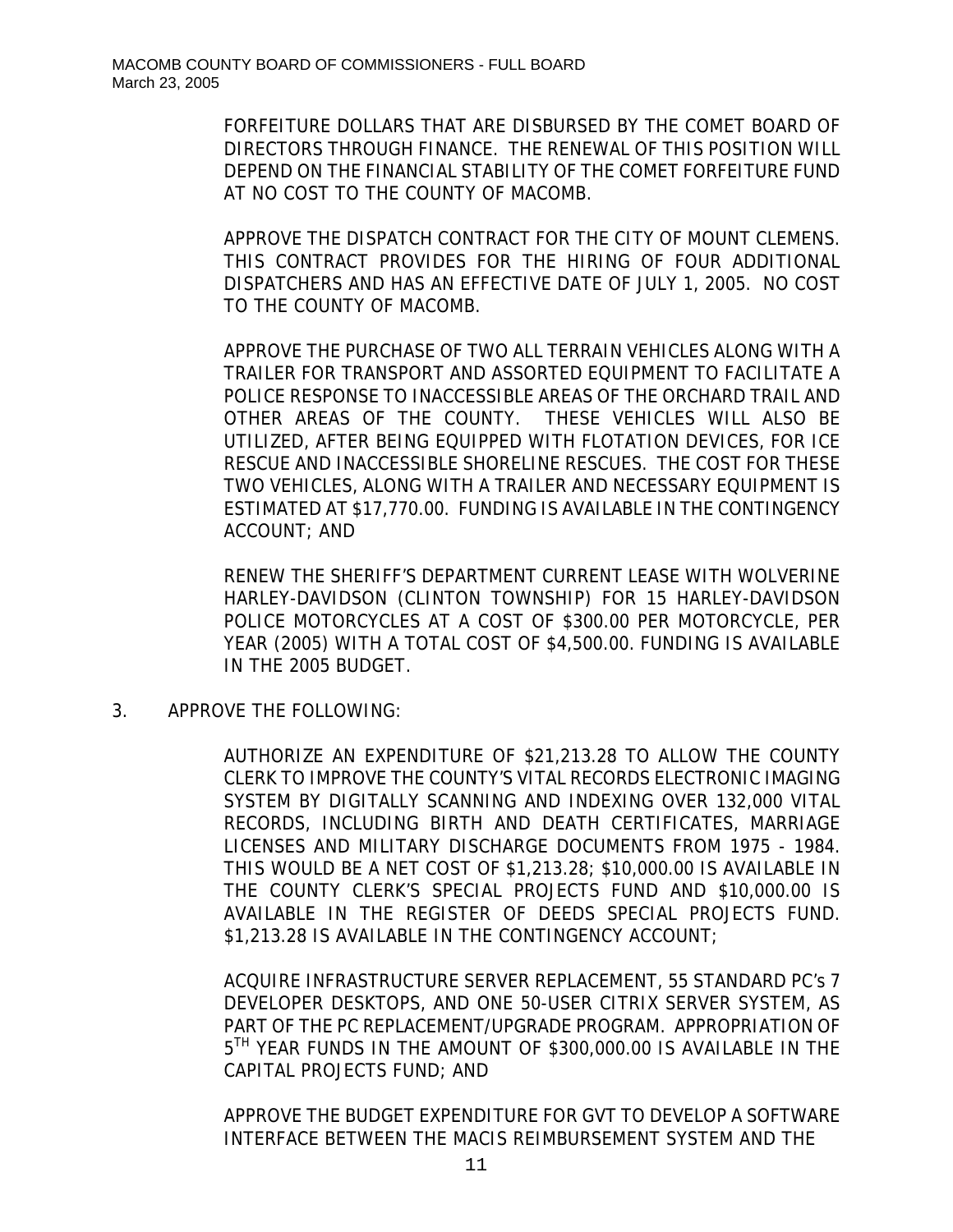OFFENDERTRAK JAIL MANAGEMENT SYSTEM AT A COST NOT TO EXCEED \$40,138.00. FUNDING IS AVAILABLE IN THE CAPITAL PROJECTS FUND.

5. APPROVE THE RELOCATION AGREEMENT WITH THE CITY OF WARREN DOWNTOWN DEVELOPMENT AUTHORITY, SUBJECT TO FINAL REVIEW BY CORPORATION COUNSEL, RISK MANAGEMENT AND THE FINANCE DEPARTMENT.

# **THE MOTION CARRIED**.

# **SEPARATED MOTION**

1. AUTHORIZE THE COUNTY TO PARTNER WITH OAKLAND AND WAYNE COUNTIES TO ESTABLISH AN INFORMATIONAL AND MARKETING KIOSK AT METROPOLITAN AIRPORT. APPROPRIATION OF APPROXIMATELY \$58,000.00 IS AVAILABLE IN THE CAPITAL PROJECTS FUND.

Commissioner Brandenburg believes this is a waste of money.

A **MOTION TO AMEND** was made by Commissioner Kolakowski, supported by Commissioner Doherty, to **strike** from the motion the language **TO PARTNER WITH OAKLAND AND WAYNE COUNTIES** and **strike** the words **AT METROPOLITAN** 

# **AIRPORT** than after the word Kiosk **add the language DEVELOP AND PRODUCE A COUNTY VIDEO AND DEVELOP AND PRODUCE A PROMOTIONAL BROCHURE**.

A lengthy discussion ensued.

A vote was taken on the **AMENDMENT TO THE MOTION** as follows:

AUTHORIZE THE COUNTY TO ESTABLISH AN INFORMATIONAL AND MARKETING KIOSK, **DEVELOP AND PRODUCE A COUNTY VIDEO AND DEVELOP AND PRODUCE A PROMOTIONAL BROCHURE**. APPROPRIATION OF APPROXIMATELY \$58,000.00 IS AVAILABLE IN THE CAPITAL PROJECTS FUND.

**THE AMENDMENT CARRIED**, with Commissioners Vosburg, Brandenburg, Rocca, Revoir and Lund voting **NO**.

A **MOTION TO SPLIT & REFER BACK TO COMMITTEE** the second half of the motion regarding the development of a county video and promotional brochure, was made by Commissioner DeSaele, supported by Commissioner Brandenburg.

The discussion continued.

**CALL FOR THE QUESTION** to end debate was made by Commissioner Flynn. A vote was taken, was 2/3's and the debate ended.

A vote was taken on the **MOTION TO SPLIT AND REFER**, and the **MOTION FAILED.**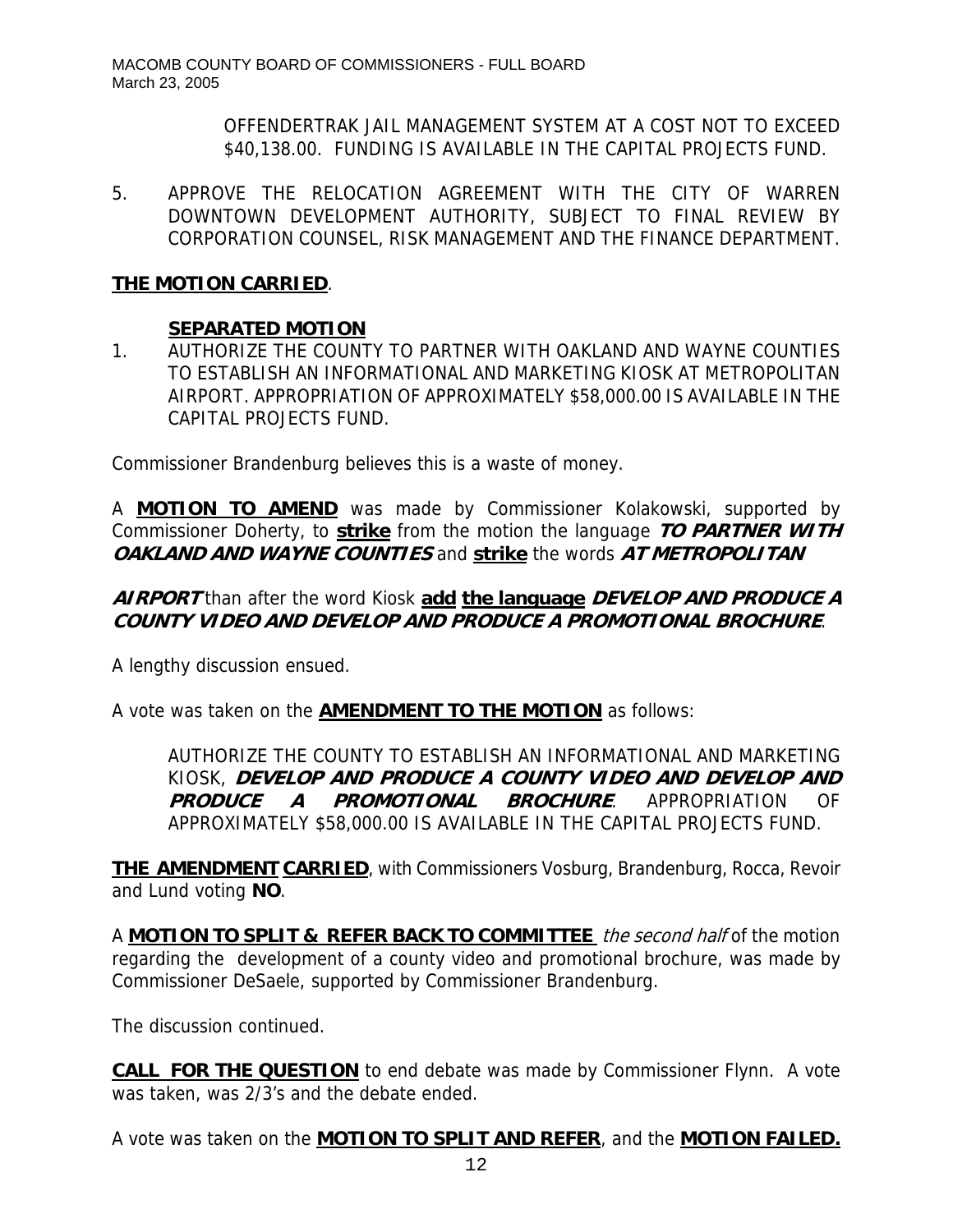**THE MOTION AS AMENDED CARRIED,** with Commissioners DeSaele, Brandenburg, Lund, Revoir, Brown and Rocca voting **NO**.

#### **SEPARATED MOTION**

4. APPROVE THE FOLLOWING;

PAYMENT OF \$40,000.00 TO RAY TOWNSHIP FROM THE ENVIRONMENTAL PROBLEMS; LAKE/RIVER FUND FOR CLEANING OF TUPPERBROOK DRAIN AS APPROVED MAY 13, 2004.

PAYMENT OF \$5,634.08 TO CLINTON TOWNSHIP FROM THE ENVIRONMENTAL PROBLEMS: LAKE/RIVER FUND FOR LOGJAM REMOVAL AS APPROVED MAY 13, 2004;

PAYMENT OF \$16,774.44 TO CLINTON TOWNSHIP FROM THE ENVIRONMENTAL PROBLEMS: LAKE/RIVER FUND FOR LOGJAM REMOVAL AND STORM MAP DEVELOPMENT AS APPROVED DECEMBER 11, 2003; AND

2005 WEST NILE VIRUS COMMUNITY ASSISTANCE FUND AND DISTRIBUTION SCHEDULE AT THE CONTINUATION LEVEL OF \$250,000.00.

Commissioner Mijac put forth questions to Tom Kalkofen.

Commisioner Brandenburg opposed to the West Nile Virus Community Assistance Fund and feels it is dangerous to the drinking water.

**THE MOTION CARRIED,** with Commissioner Brandenburg voting **NO**.

# **FINANCE COMMITTEE – March 23, 2005**

The Clerk read the recommendations from the Finance Committee and a **MOTION** was made by Chairperson Slinde, supported by Vice-Chairperson DiMaria, to adopt the committee recommendations.

Commissioner Brandenburg asked, without objection, to separate Motion #2 and that her **No** vote be recorded on the following monthly bills:

- H20 Shed Party in Public Works
- Homeless Coalition
- Per diems for the Social Services Board

Commissioner Brown would also like explanation of the per diems for the Social Services Board.

Dave Diegel indicated he would provide that information.

A vote was taken on the following: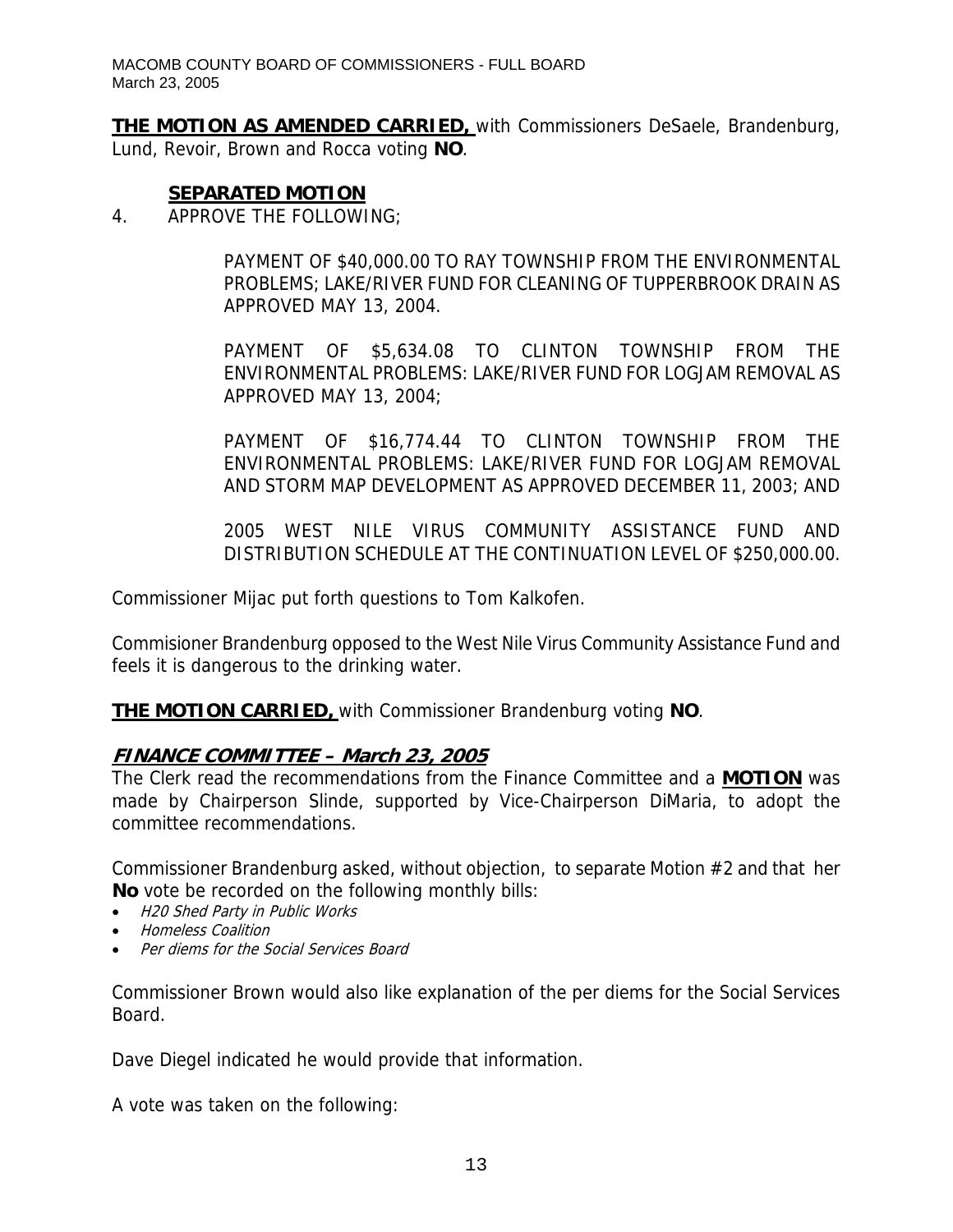- 1. APPROVE THE MONTHLY BILLS (WITH CORRECTIONS, DELETIONS AND/OR ADENDA) AND AUTHORIZE PAYMENT; FURTHER, TO APPROVE THE PAYROLL IN THE TOTAL AMOUNT OF \$14,888,759.15, WITH NECESSARY MODIFICATIONS TO THE APPROPRIATIONS.
- 3. CONCUR IN THE RECOMMENDATION OF CORPORATION COUNSEL REGARDING THE CASE OF PEARSON V MACOMB COUNTY, ET AL.
- 4. CONCUR IN THE RECOMMENDATION OF CORPORATION COUNSEL REGARDING THE CASE OF VAN DE VEN V COUNTY OF MACOMB, ET AL.

# **THE MOTION CARRIED**.

#### **SEPARATED MOTION**

2. APPROVE THE CONTRACT WITH THE CITY OF RICHMOND FOR COLLECTION OF DELINQUENT PERSONAL PROPERTY TAXES.

**THE MOTION CARRIED**, with Commissioner Brandenburg voting **NO**.

#### **RESOLUTIONS/TRIBUTES**

A **MOTION TO SEPARATE** Resolution 10c (Resolution No. 05-13) was made by Commissioner Vosburg. There were **NO** objections.

A vote was taken on the following:

| Res. No. 05-18 | Commending Louie Ishmail for His Generosity in Donating Luncheon<br>for Fallen Marine (offered by Slinde; include Haggerty; recommended<br>by Community Services Committee on 3/14/05)                                                          |
|----------------|-------------------------------------------------------------------------------------------------------------------------------------------------------------------------------------------------------------------------------------------------|
| Res. No. 05-14 | Declaring April 6, 2005 as National Scottish Tartan Day in Macomb<br>County (offered by Haggerty; include Slinde; recommended by<br>Community Services Committee on 3/14/05)                                                                    |
| Res. No. 05-17 | Recognizing March as Parenting Awareness Month in Macomb County<br>(offered by Board Chair White on behalf of Board; recommended by<br>Community Services Committee on 3/14/05)                                                                 |
| Res. No. 05-16 | Support Continuation of the Federal Community Services Block Grant<br>Program (offered by Board Chair White on behalf of Board;<br>recommended by LAS Committee on 3/16/05)                                                                     |
| Res. No. 05-22 | Support Bipartisan Legislation to Improve the Monitoring of Great<br>Lakes Water Quality Introduced by Senators Carl Levin and Debbie<br>Stabenow and Colleagues (offered by Gieleghem; recommended by<br>Health Services Committee on 3/17/05) |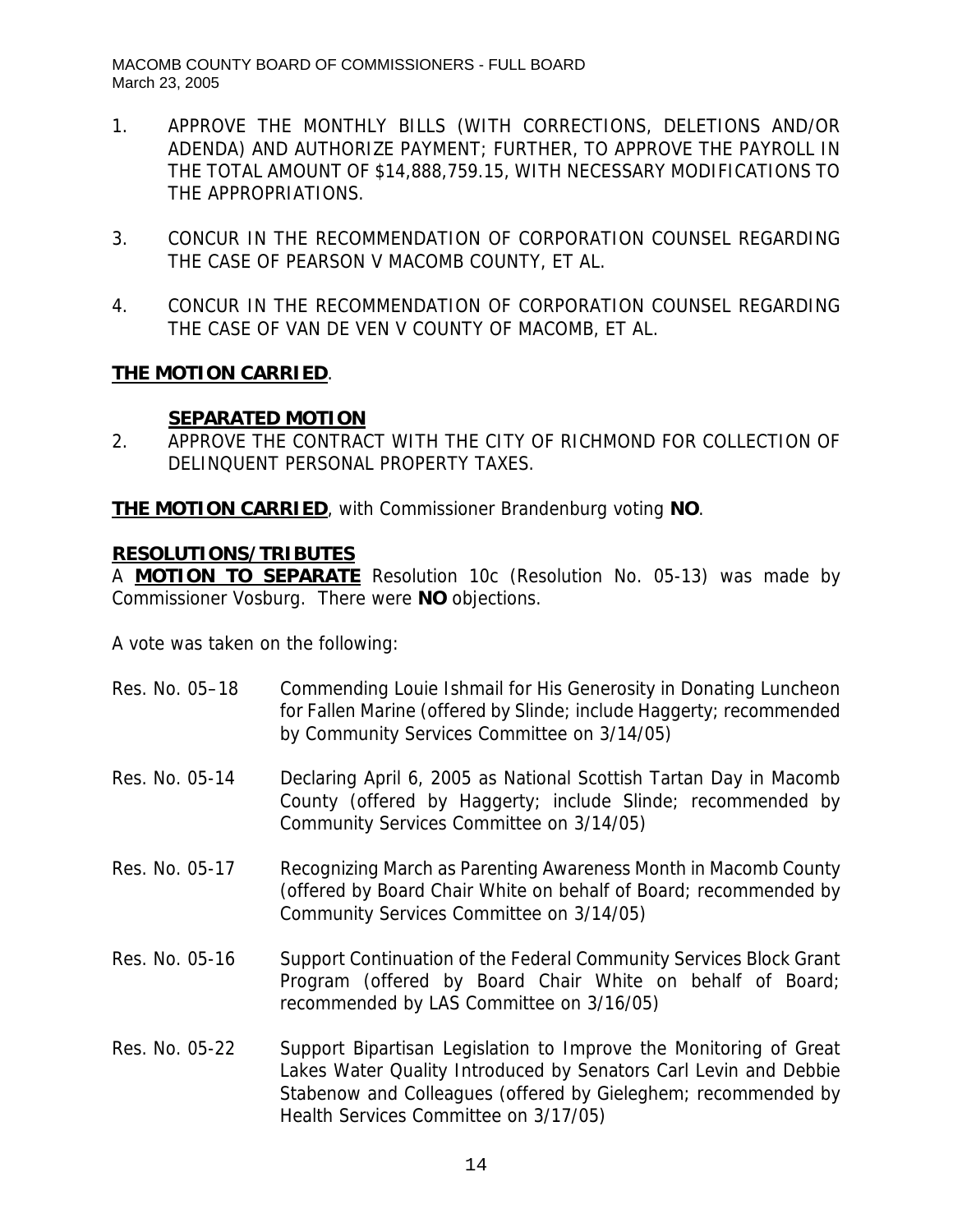- Res. No. 05-26 Declare April 4 10, 2005 as Public Health Week in Macomb County and Recognize Efforts of Health Department in Preventing Disease and Promoting Health (offered by Gieleghem; recommended by Health Services Committee on 3/17/05) Res. No. 05-27 Commending Zachary Keeton – Eagle Scout (offered by Vosburg; recommended by Budget Committee on 3/22/05) Res. No. 05-28 Commending Brenden Murphy – Eagle Scout (offered by Vosburg; recommended by Budget Committee on 3/22/05) Res. No. 05-23 Commending Richmond High School Cheerleaders  $-1<sup>st</sup>$  Place Class B (offered by Rengert; Recommended by Budget Committee on 3/22/05)
- Res. No. 05-19 Commending Joann Wilke, Director, Mt. Clemens Art Center (offered by Hill; recommended by Budget Committee on 3/22/095)
- Res. No. 05-15 Congratulating the People of Ukraine (offered by Duzyj; recommended by Finance committee on 3/23/05)
- Res. No. 05-21 Commending Richmond Community Theatre  $-40<sup>th</sup>$  Anniversary (offered by Brdak; include Rengert & Brown; recommended at Finance Committee on 3/23/05)
- Res. No. 05-25 Commending Hatherly Elementary School for being Designated as a Blue Ribbon School (offered by Kolakowski; recommended by Finance Committee on 3/23/05)

Res. No. 05-24 Commending Romeo High School Cheerleaders - 1<sup>st</sup> Place Class A (offered by Brown at Full Board 3/23/05)

#### **THE MOTION CARRIED.**

#### **SEPARATED RESOLUTION**

Res. No. 05-13 Urge the President and Congress to Oppose Efforts to Privatize Social Security (offered by Gieleghem and Flynn; recommended by community Services Committee on 3/14/05)

A **MOTION TO REFER** to the Legislative and Administrative Services Committee, supported by Commissioner Rengert.

A discussion ensued.

A vote was taken on the **MOTION TO REFER**, and the **MOTION FAILED**.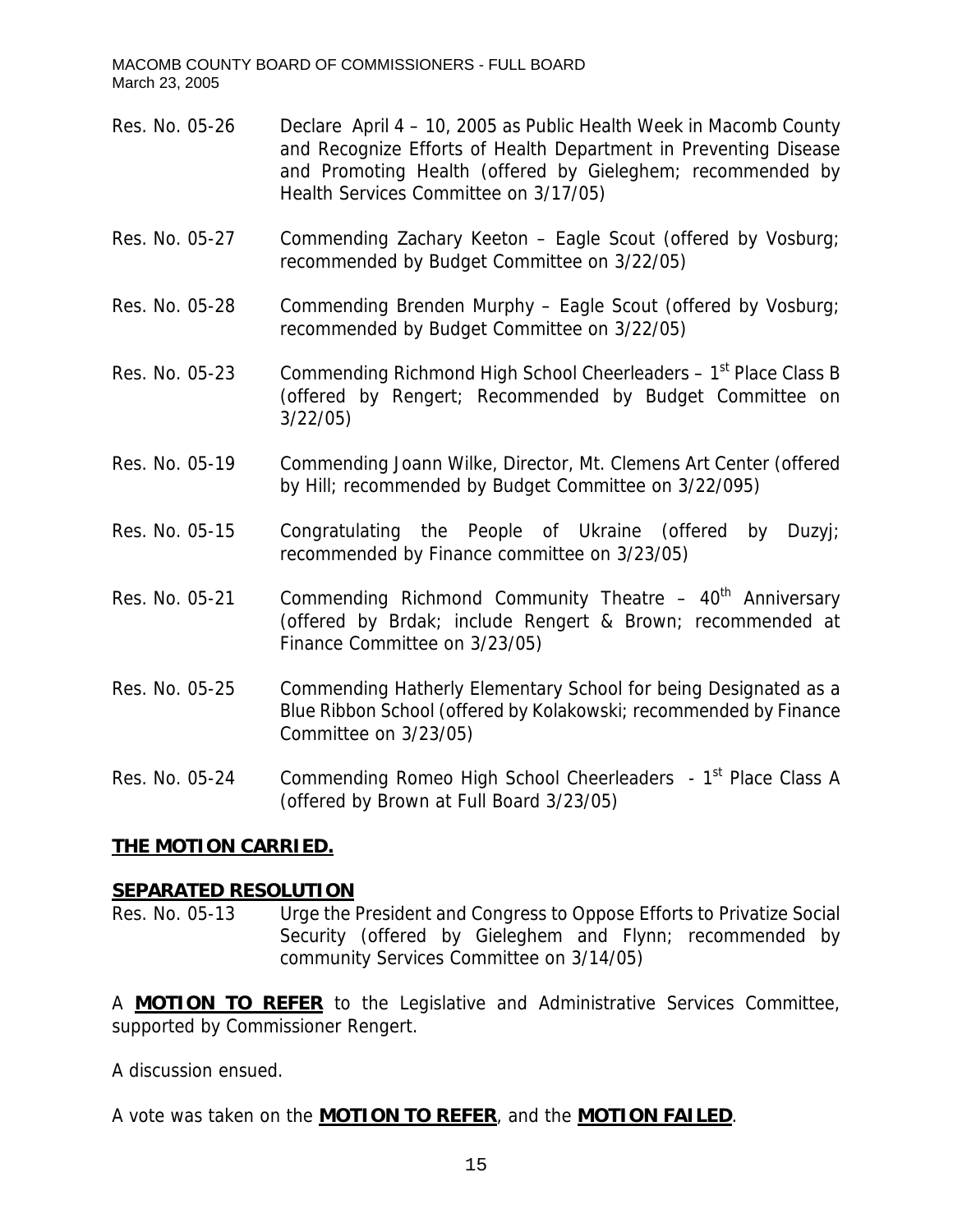A **MOTION TO AMEND** was made by Commissioner Lund to add the language at the end of paragraph six; **WITHOUT RAISING TAXES**, supported by Commissioner Revoir.

#### **ROLL CALL VOTE ON THE AMENDMENT**

|                    | <b>YES</b> | ΝO |
|--------------------|------------|----|
| <b>BRANDENBURG</b> | χ          |    |
| <b>BRDAK</b>       |            | Χ  |
| <b>BROWN</b>       | Χ          |    |
| CROUCHMAN          |            | Χ  |
| <b>DESAELE</b>     | Χ          |    |
| <b>DIMARIA</b>     |            | Χ  |
| <b>DOHERTY</b>     | Χ          |    |
| <b>DUZYJ</b>       |            | Χ  |
| <b>FLYNN</b>       |            | Χ  |
| <b>GIBSON</b>      |            | Χ  |
| <b>GIELEGHEM</b>   |            | Χ  |
| <b>HAGGERTY</b>    |            | Χ  |
| HILL               |            | X  |
| <b>KENNARD</b>     | Χ          |    |
| KOLAKOWSKI         | Χ          |    |
| LUND               | X          |    |
| <b>MIJAC</b>       |            | Χ  |
| <b>RENGERT</b>     | Χ          |    |
| <b>REVOIR</b>      | X          |    |
| <b>ROCCA</b>       | X          |    |
| <b>SAUGER</b>      | Χ          |    |
| <b>SLINDE</b>      |            | Χ  |
| <b>SWITALSKI</b>   |            | X  |
| <b>SZCZEPANSKI</b> | absent     |    |
| <b>VOSBURG</b>     | χ          |    |
| <b>WHITE</b>       |            | Х  |
| <b>TOTAL</b>       | 12         | 13 |

# **THE MOTION TO AMEND THE RESOLUTION FAILS.**

A **MOTION TO AMEND** was made by Commissioner Revoir, supported by Commissioner Barndenburg, to add paragraph:

# **Whereas, we commend President Bush for clearly stating no person over the age of 55 will have his or her benefits affected in any way.**

A vote was taken and the **AMENDMENT FAILED.**

A **MOTION TO AMEND** was made by Commissioner Brown, supported by Commissioner Vosburg, to strike the words from paragraph six: to abandon efforts to privatize Social **Security and instead.** To read as follows: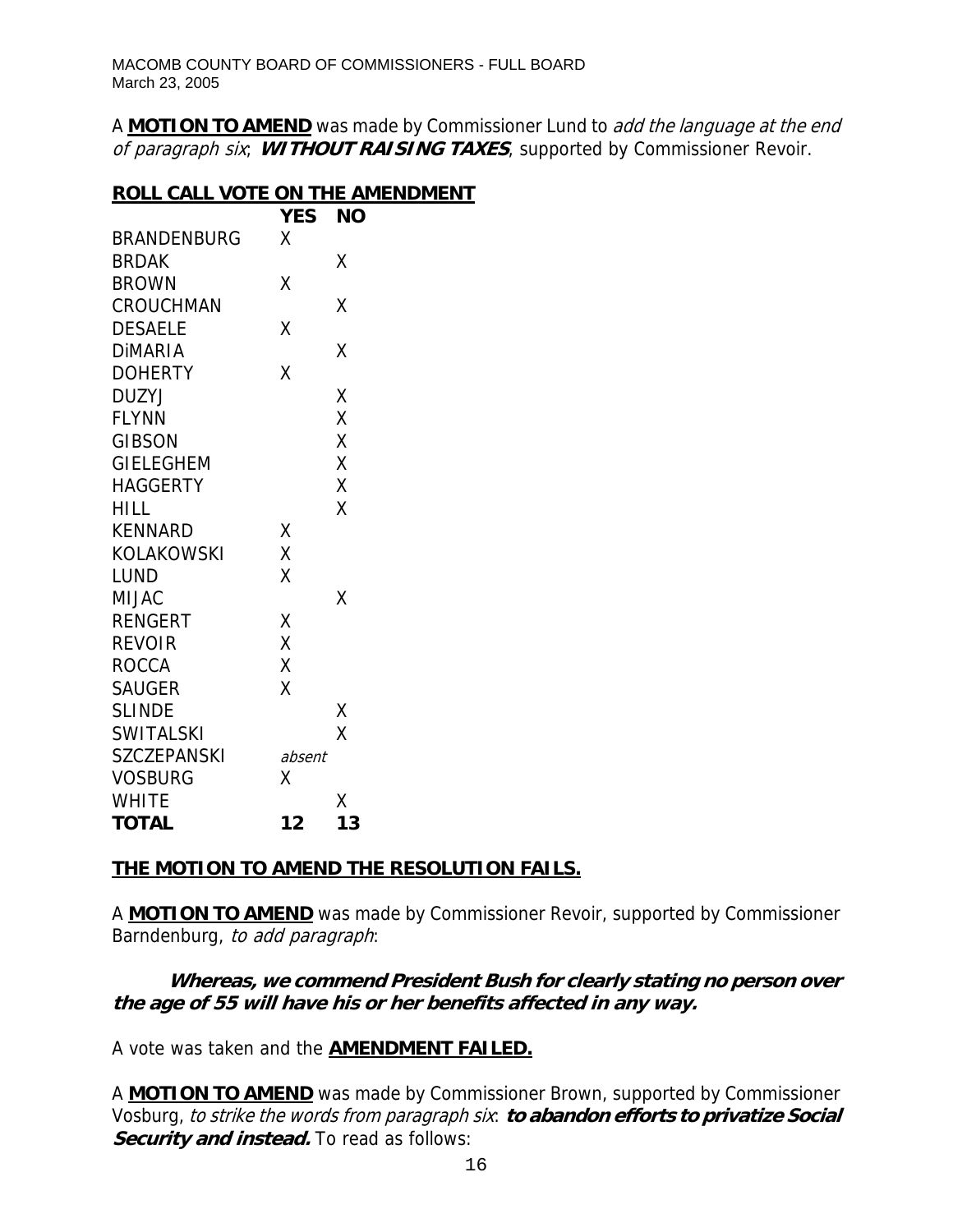Now, therefore, be it resolved that we urge the President and the Congress of the United States to make the bipartisan adjustments necessary to extend this vital program to all future generations; and

#### **ROLL CALL VOTE ON THE AMENDMENT**

|                    | <b>YES</b> | <b>NO</b> |
|--------------------|------------|-----------|
| <b>BRANDENBURG</b> | χ          |           |
| <b>BRDAK</b>       |            | Χ         |
| <b>BROWN</b>       | Χ          |           |
| CROUCHMAN          | X          |           |
| <b>DESAELE</b>     | χ          |           |
| <b>DIMARIA</b>     |            |           |
| <b>DOHERTY</b>     | Χ          |           |
| <b>DUZYJ</b>       | X          |           |
| <b>FLYNN</b>       |            | Χ         |
| <b>GIBSON</b>      |            | X         |
| <b>HAGGERTY</b>    | Χ          |           |
| <b>GIELEGHEM</b>   |            | χ         |
| HILL               |            |           |
| <b>KENNARD</b>     | Χ          |           |
| <b>KOLAKOWSKI</b>  | Χ          |           |
| LUND               | X          |           |
| <b>MIJAC</b>       |            | Χ         |
| <b>RENGERT</b>     | Χ          |           |
| <b>REVOIR</b>      | X          |           |
| <b>ROCCA</b>       | X          |           |
| <b>SAUGER</b>      | X          |           |
| <b>SLINDE</b>      |            | Χ         |
| <b>SWITALSKI</b>   |            | X         |
| <b>SZCZEPANSKI</b> | absent     |           |
| <b>VOSBURG</b>     | χ          |           |
| <b>WHITE</b>       |            | Χ         |
| <b>TOTAL</b>       | 15         | 8         |

#### **THE AMENDMENT PASSES.**

**THE MOTION AS AMENDED CARRIED,** with Commissioner Brandenburg voting **NO**.

# **NAME CHANGE OF MACOMB COUNTY HISTORIC COMMISSION**

A **MOTION** WAS MADE BY COMMISSIONER DOHERTY, SUPPORTED BY COMMISSIONER SLINDE, TO CHANGE THE NAME OF THE MACOMB COUNTY HISTORIC COMMISSION TO MACOMB HISTORICAL COMMISSION, AND THE **MOTION CARRIED.**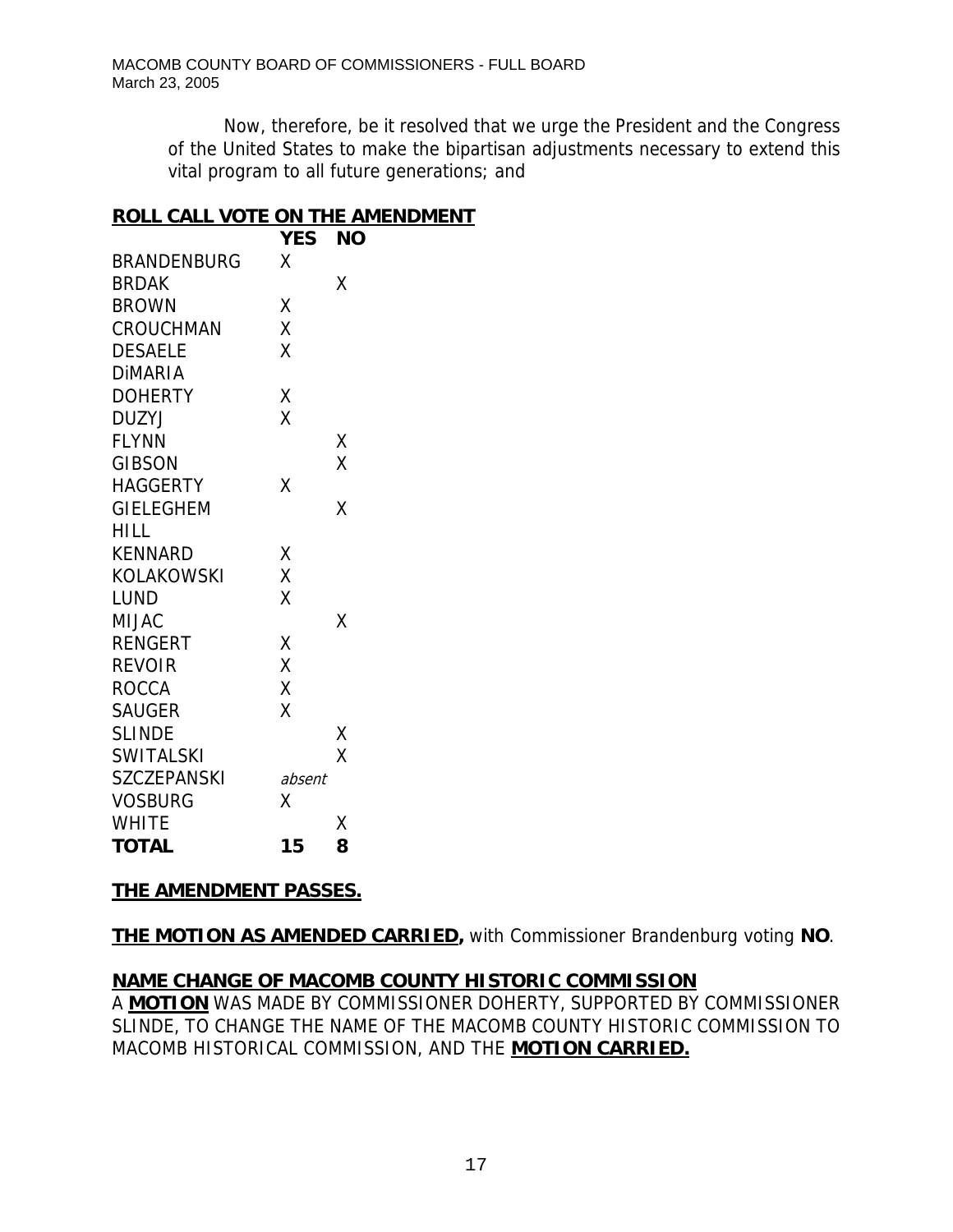# **WAIVED BY PED COMMITTEE CHAIR**

A **MOTION** WAS MADE BY COMMISSIONER BRANDENBURG, SUPPORTED BY COMMISSIONER FLYNN TO APPROVE APPOINTMENT OF AD HOC COMMITTEE TO REVIEW THE TRADE ADJUSTMENT ASSISTANCE PROGRAM, AND THE **MOTION CARRIED**.

#### **ADDED AGENDA ITEM**

A **MOTION** WAS MADE BY COMMISSIONER BRANDENBURG, SUPPORTED BY COMMISSIONER DOHERTY, TO DIRECT THE AD HOC COMMITTEE FOR THE JUVENILE JUSTICE CENTER DIRECTOR POSITION TO CONCLUDE ITS TASK WITHIN 30 DAYS AND MAKE A FINAL RECOMMENDATION OF A CANDIDATE, AND THE **MOTION CARRIED.**

#### **APPOINTMENTS**

# a) **COMMUNITY CORRECTIONS ADVISORY BOARD**

A **MOTION** WAS MADE BY COMMISSIONER BRANDENBURG, SUPPORTED BY COMMISSIONER SAUGER, TO REAPPOINT THE FOLLOWING MEMBERS' TO THE COMMUNITY CORRECTIONS ADVISORY BOARD, TERMS EXPIRING MARCH 31, 2008.

Judge John Bruff Public

#### **Name Representing**

Lillian Adams **Business Community** Stephen Rabaut Criminal Defense Attorney Keith Rengert County Commissioner Phillip Van Hulle Communications Media

#### **THE MOTION CARRIED.**

#### b) **COMMUNITY MENTAL HEALTH SERVICES BOARD**

A **MOTION** WAS MADE BY COMMISSIONER SAUGER, SUPPORTED BY COMMISSIONER DOHERTY TO APPOINT THE FOLLOWING TO THE COMMUNITY MENTAL HEALTH SERVICES BOARD, TERMS EXPIRING MARCH 31, 2008.

> Marilyn Brown Mary Louise Daner James M. Perna Janice A. B. Wilson

#### **THE MOTION CARRIED.**

# c) **EMERGENCY MEDICAL SERVICES MEDICAL CONTROL AUTHORITY/ADVISORY BOARD**

A **MOTION** WAS MADE BY COMMISSIONER SLINDE, SUPPORTED BY COMMISSIONER BRANDENBURG, TO MAKE THE FOLLOWING APPONTMENTS TO THE EMERGENCY MEDICAL SERVICES MEDICAL CONTROL AUTHORITY/ADVISORY BOARD: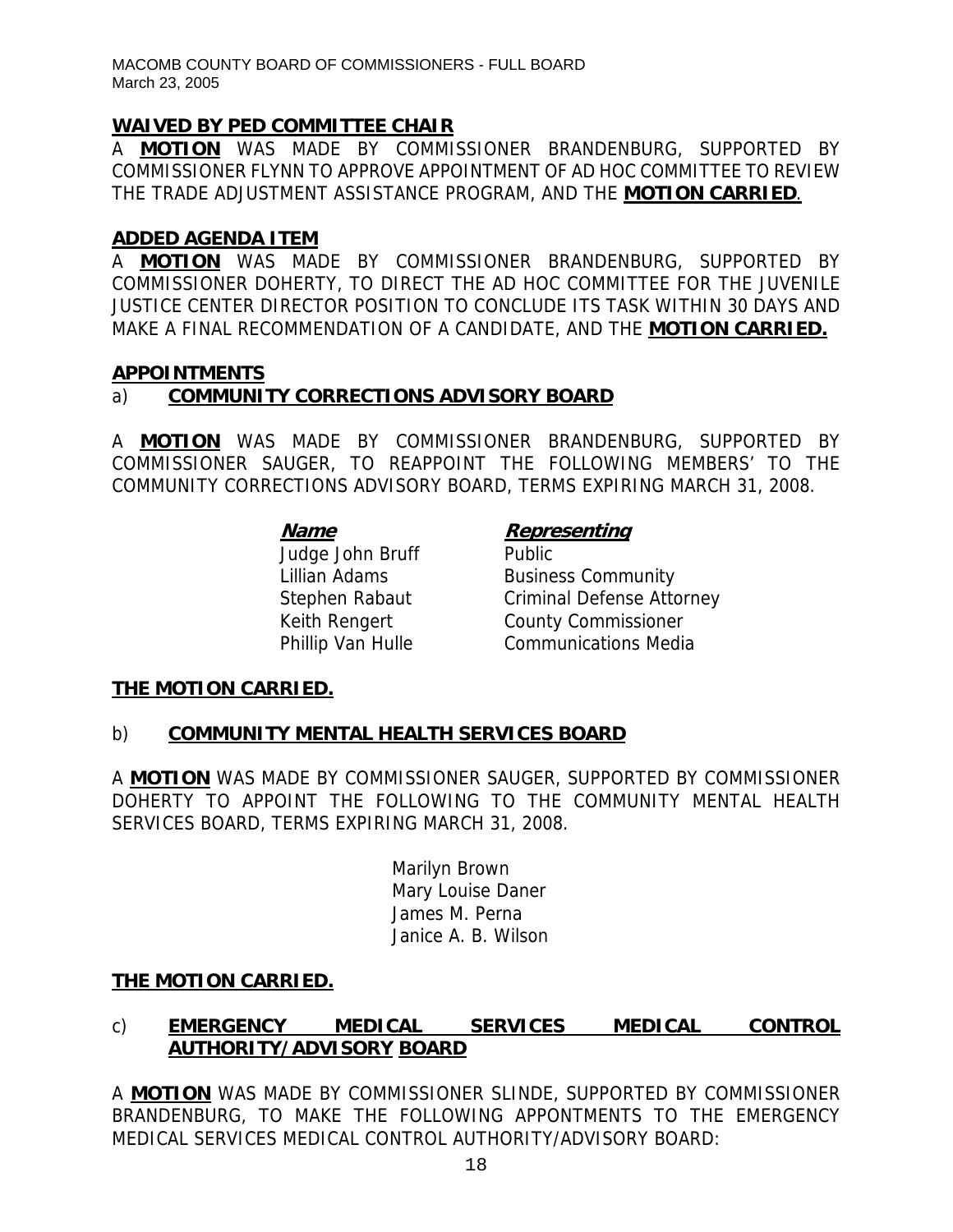The appointment of Raymond Ahonen, Chief, Macomb Township Fire Department as the representative for the MFR vacancy for the Macomb County Fire Chiefs Association, and James DiMaria, Chief, Ray Township Fire Department as the alternate representative to the Medical Control Authority/Advisory Board; and

The appointment of Michael D. Holland, Chief of EMS, Roseville Fire Department as the alternate representative for the Macomb County Fire Chiefs Association to Medical Control Authority/Advisory Board.

# **THE MOTION CARRIED.**

# d) **MACOMB/ST. CLAIR WORKFORCE DEVELOPMENT BOARD**

A **MOTION** WAS MADE BY COMMISSIONER REVOIR, SUPPORTED BY COMMISSIONER SLINDE, TO APPOINT CARL GERVASON TO SERVE ON THE MACOMB/ST. CLAIR WORKFORCE DEVELOPMENT BOARD, AND THE **MOTION CARRIED**.

#### **NEW BUSINESS**

Commissioner Vosburg welcomed back to the MIS department and thanked, employee, Marco Cuenca who was serving a tour of duty in Iraq.

Commissioner Rengert, referring to the booklet on Farm Bureau Policies, commended the board for items that they passed. He also invited any commissioner who would like to attend the Town Hall meetings regarding gravel roads 4/4, 4/7 and 4/12.

Commissioner Brandenburg feels it is time this board moves ahead on sewer overflows.

Commissioner Doherty was not in favor of the Ombudsman position, however, indicated it is unfair for people to presume he was hired because of his color. He was selected solely his qualifications.

Commissioner DeSaele concurred with Commissioner Doherty.

Commissioner Flynn announced March 31, 2005 SEMCOG is having Executive Session at the MISD at 4:00 p.m.

#### **PUBLIC PARTICIPATION**

#### **Pastor D.L. Bradley, 22645 Quinn Road, Clinton Township Gregory Murray, 20 ½ Eldredge Street, Mt. Clemens**  Continued the discussion from the first Public Participation this evening.

#### **Donald Lobsinger, St. Clair Shores**

Does not want to see happen in Macomb County what happened in Detroit.

# **Lucy Rich, Clinton Township**

Expressed her fear of the intimidation from Mr. Lobsinger.